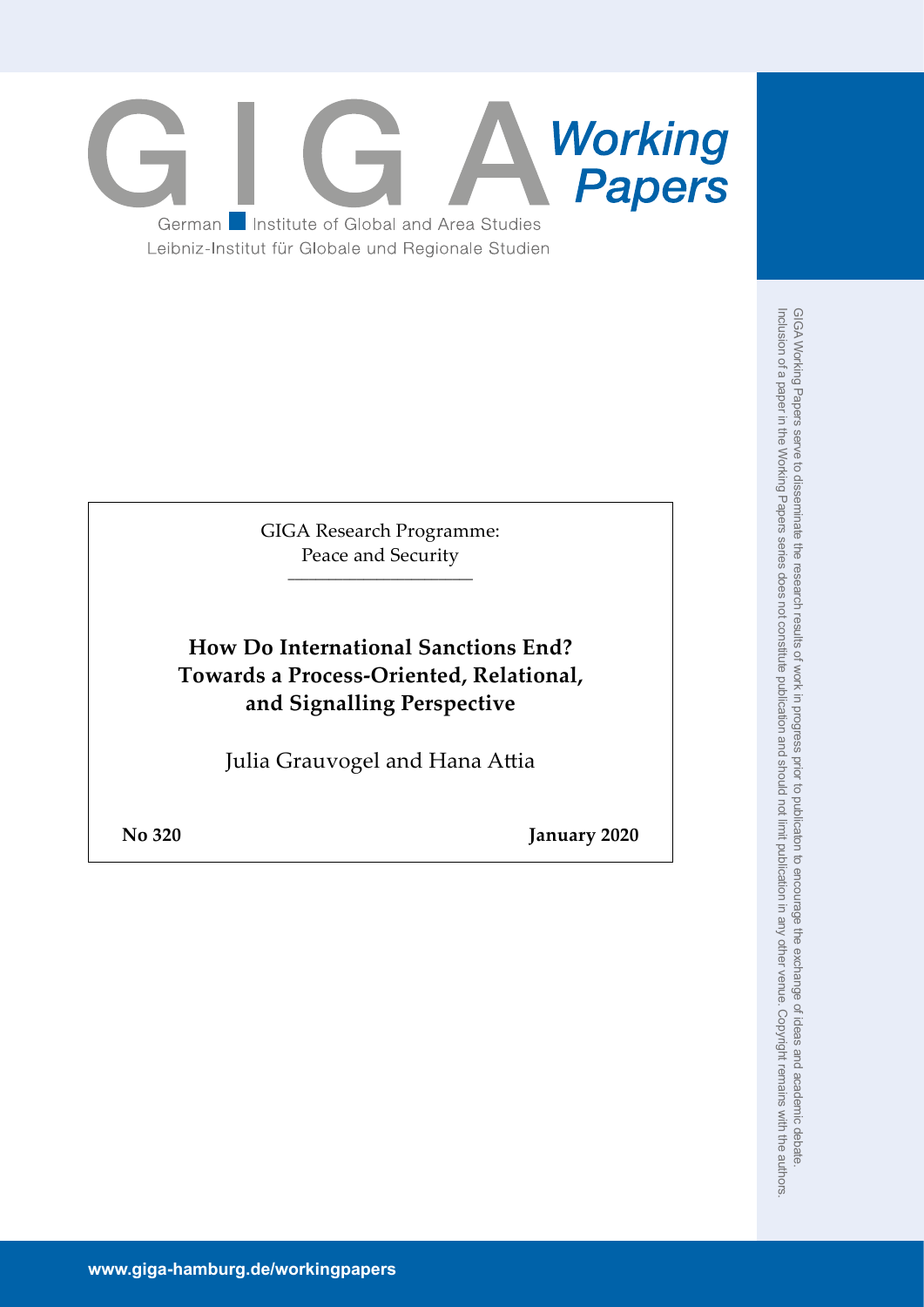# **GIGA Working Papers 320/2020**

Edited by the GIGA German Institute of Global and Area Studies Leibniz-Institut für Globale und Regionale Studien

The GIGA Working Papers series serves to disseminate the research results of work in progress prior to publication in order to encourage the exchange of ideas and academic debate. An objective of the series is to get the findings out quickly, even if the presentations are less than fully polished. Inclusion of a paper in the GIGA Working Papers series does not constitute publication and should not limit publication in any other venue. Copyright remains with the authors.

GIGA research unit responsible for this issue: Institute of African Affairs GIGA Research Programme "Peace and Security"

Copyright for this issue: © Julia Grauvogel and Hana Attia WP Coordination and English-language Copyediting: James Powell Editorial Assistance and Production: Petra Brandt

All GIGA Working Papers are available online and free of charge on the website <www.giga-hamburg.de/workingpapers>. For any requests please contact: <workingpapers@giga-hamburg.de>

The GIGA German Institute of Global and Area Studies cannot be held responsible for errors or any consequences arising from the use of information contained in this Working Paper; the views and opinions expressed are solely those of the author or authors and do not necessarily reflect those of the Institute.

GIGA German Institute of Global and Area Studies Leibniz-Institut für Globale und Regionale Studien Neuer Jungfernstieg 21 20354 Hamburg Germany <info@giga-hamburg.de> <www.giga-hamburg.de>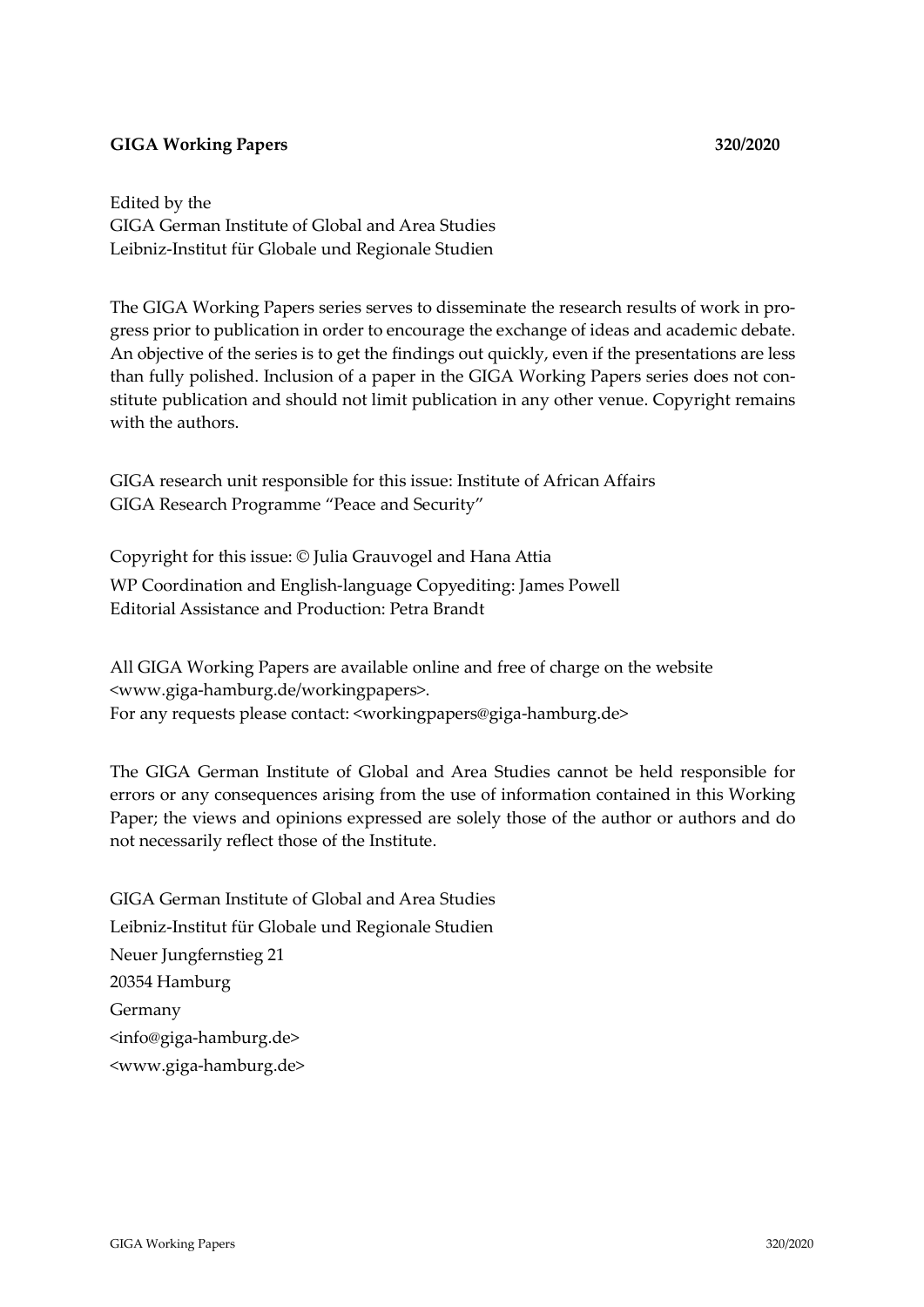# **How Do International Sanctions End? Towards a Process-Oriented, Relational, and Signalling Perspective**

### **Abstract**

Research on sanctions has hitherto focused on their implementation and effectiveness, whereas the termination of such measures has received only little attention. The traditional model, which looks at sanctions and their removal in terms of rational, interstate bargaining, focuses on how cost–benefit calculations affect the duration and termination of such measures. Yet, this research insufficiently captures the back and forth between easing sanctions, stagnation, and renewed intensification. It also fails to account for the multifaceted social relations between senders, targets, and third actors that shape these termination processes, as well as for the signalling dimension of ending sanctions – not least because existing datasets tend to operationalise sanctions as a single event. To help fill these gaps, the paper proposes a process-oriented and relational understanding that also recognises how sanctions termination conveys the message of ending the visible disapproval of the target, which may be heavily contested. Case studies on Zimbabwe and Iran illustrate how such an approach sheds light on the different logics of action that shape processes of sanctions termination, and thereby contributes to a more holistic understanding of sanctions in general.

Keywords: Sanctions, termination, processes, signals, third state actors, Zimbabwe, Iran

## **Dr. Julia Grauvogel**

is a senior research fellow at the GIGA Institute of African Affairs. She is also spokesperson for the GIGA Research Team "Interventions and Security" and Editor of *Africa Spectrum*. Currently, she heads the research project "The Termination of International Sanctions: Causes, Processes and Domestic Consequences" funded by the German Research Foundation (Deutsche Forschungsgemeinschaft, DFG).

<julia.grauvogel@giga-hamburg.de>

<www.giga-hamburg.de/en/team/grauvogel>

### **Hana Attia, M.A.**

is a research fellow at the GIGA Institute of African Affairs. She is also a PhD candidate at the University of Konstanz (GSDS), and a member of the GIGA Doctoral Programme. Currently, she works within the research project "The Termination of International Sanctions: Causes, Processes and Domestic Consequences" funded by the German Research Foundation (DFG). <hana.attia@giga-hamburg.de>

<www.giga-hamburg.de/en/team/attia>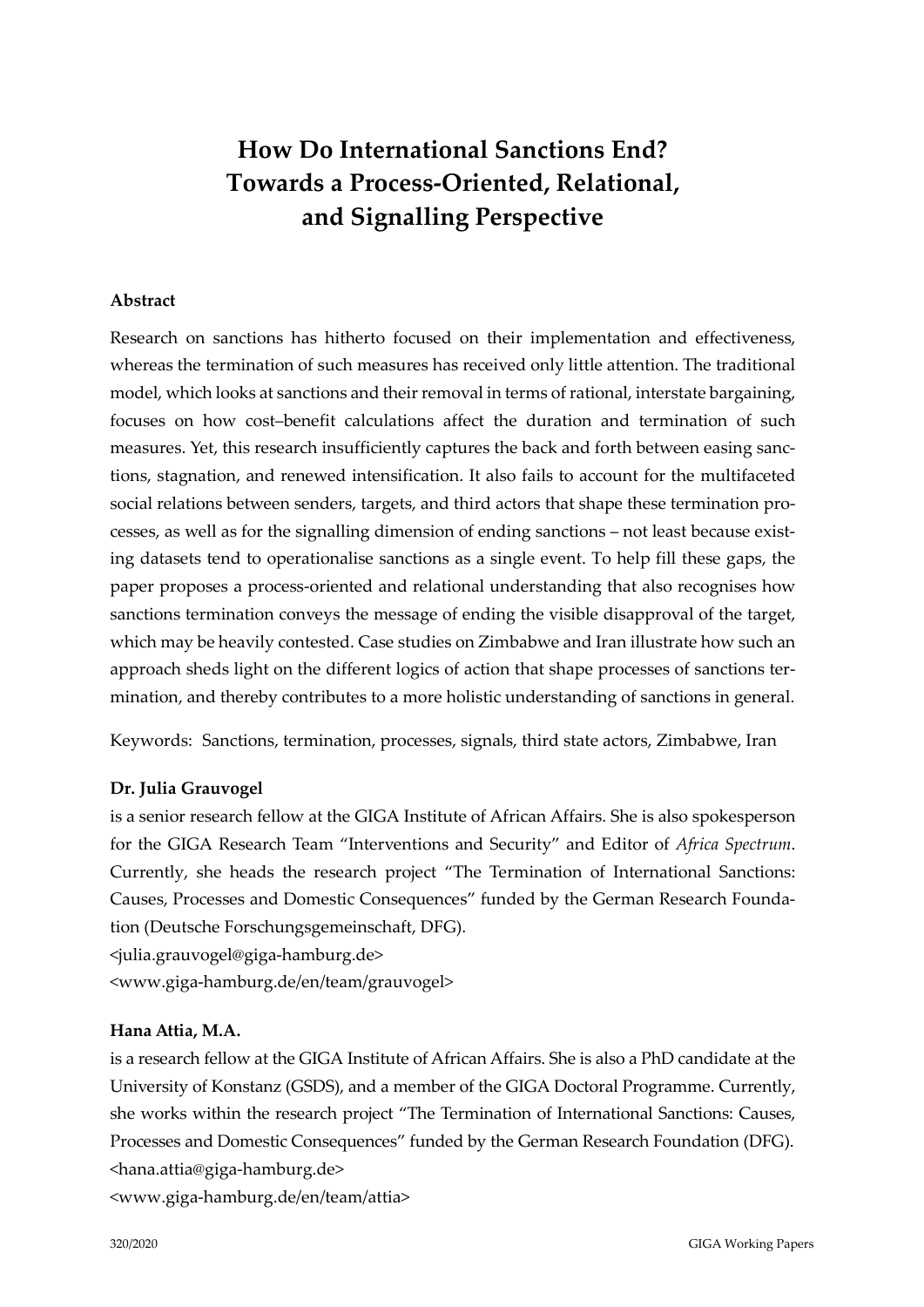# **How Do International Sanctions End? Towards a Process-Oriented, Relational, and Signalling Perspective**

**Julia Grauvogel and Hana Attia**

## **Article Outline**

- 1 Introduction
- 2 The Traditional Interstate Bargaining Model of Sanctions Termination
- 3 Towards a Relational, Process‐Oriented, and Signalling Understanding of Sanctions Termination
- 4 The Examples of Zimbabwe and Iran
- 5 Conclusion

Bibliography

# **1 Introduction1**

In 2008, the European Union dropped its diplomatic sanctions<sup>2</sup> against Cuba despite internal disagreement and the United States' demands to maintain a tough stance against the Cuban government.3 Six years later, the Barack Obama administration also started to progressively

<sup>1</sup> 1 We would like to thank Michael Brzoska, Hannah Smidt, and Annalena Rehkämper for their helpful comments on earlier drafts of this article. It is a product of the research project "The Termination of International Sanctions: Causes, Processes and Domestic Consequences" funded by the German Research Foundation (Grant number: GR 5141/1‐1). The article originally appeared in the *Zeitschrift für Internationale Beziehungen* 26 (2). We thank the editors for making its publication as a GIGA Working Paper possible.

<sup>2</sup> We define "sanctions" as government-led restrictions implemented by the so-called sender to promote political objectives vis‐à‐vis another country, as well as its leadership and any entities associated with it (i.e. the target). "Government‐led" is understood in broad terms to capture also measures imposed by multiple governments under the auspices of (sub)regional or international organisations. In line with our definition, we do not address sanctions against non‐state actors in this paper.

<sup>3</sup> "Defying U.S., EU Scraps Cuba Sanctions" on Reuters, 20 June 2008, https://www.reuters.com/article/us‐eu‐ cuba‐sanctions/defying‐u‐s‐eu‐scraps‐cuba‐sanctions‐idUSL1618178720080620 (accessed 28 March 2019).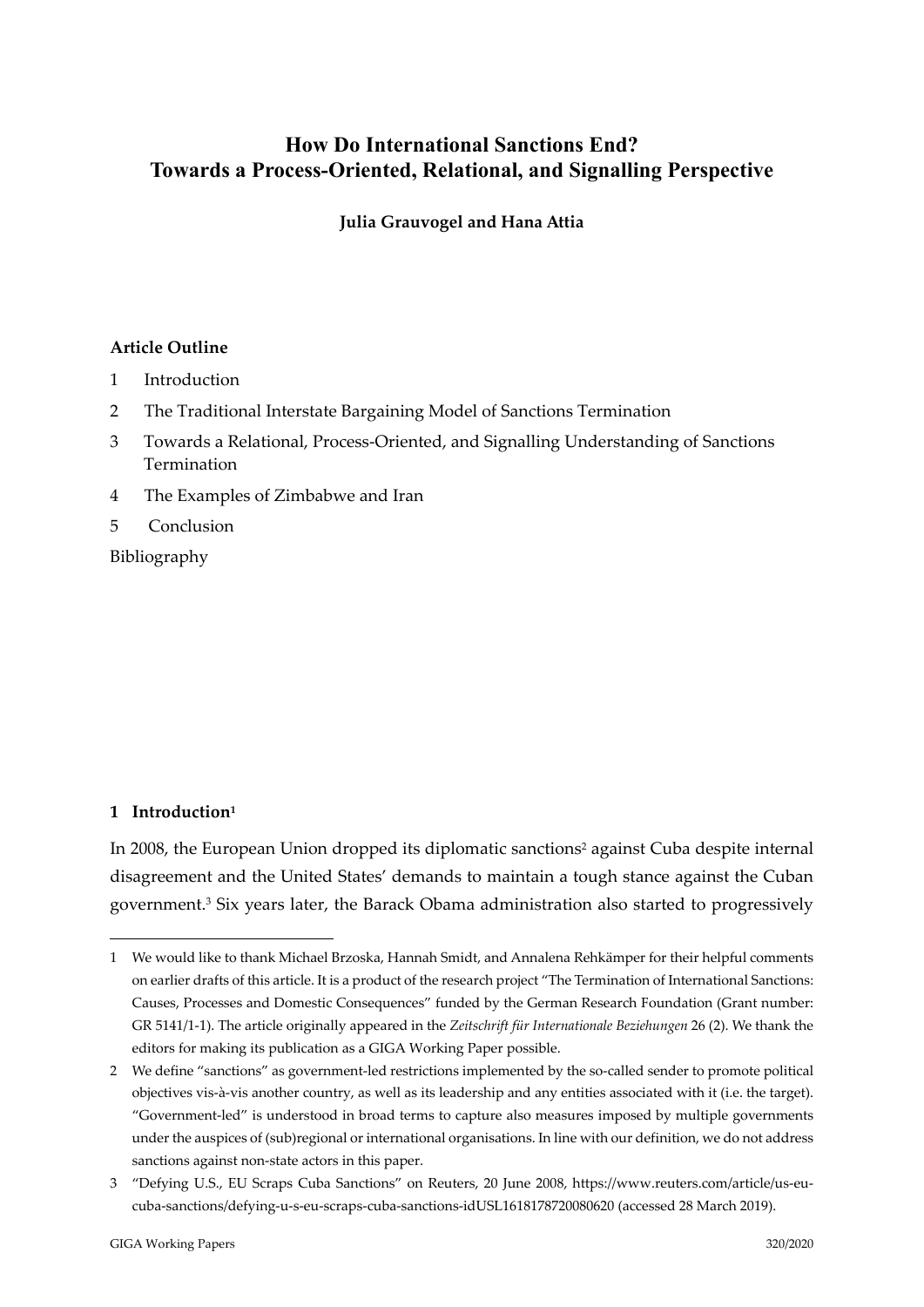lift<sup>4</sup> various financial and travel restrictions against Cuba (see, for example, Department of the Treasury 2015) previously described as "irrational,"5 a move characterised as an important signal for the desired normalisation of bilateral relations (Obama 2016). Yet recently, Donald Trump has revealed new restrictions on travels to and business with Cuba (Department of the Treasury 2017).

This example underscores several crucial aspects which stand in contrast with the dominant view in the mainstream (quantitative) literature that ending such measures is a linear development – or even a single event – exclusively shaped by rational bargaining (Dorussen and Mo 2001; Krustev 2010). Instead, the process of ending sanctions is highly volatile and potentially inconclusive. In many cases, sanctions have been gradually removed (see, for ex‐ ample, Eriksson 2007 on Zimbabwe; Jones 2015 on Myanmar and Iraq). In addition, some sanc‐ tions – such as the United Nations measures against Libya – had become dormant before they were officially lifted (UN Security Council 1998, 2003) or were no longer applied in the absence of a formal decision to lift them (on China, see Hellquist 2012: 104). To complicate things even further, some sanctions – such as EU measures against Fiji and Togo – have also been reim‐ posed "on identical grounds" (Portela 2010: 50) after their initial removal. The case of Cuba also suggests that the interplay of various actors' agendas may complicate sanctions termina‐ tion, and that lifting them can convey significant and potentially controversial messages such as the intention to normalise sociopolitical relations.

To conceptualise these aspects, we propose a process‐oriented and relational approach to sanctions termination that also takes the signalling dimension of ending sanctions seriously. Applying this understanding to the cases of Zimbabwe and Iran, our explorative analysis shows that contrary to media reports about the termination of sanctions against the two countries, it was in fact a very inconclusive process. The relations between different actors, which at times followed varying logics of action, shaped this process. The symbolic importance of lifting sanctions, for example, played an important role in the case of Iran, where the US resists a normalisation of relations despite potential economic and security benefits therefrom. While we contend that it is difficult to analyse such deliberations on sanctions termination solely in unitary and rationalist terms, we do not intend to discard the important insights generated by the rational interstate bargaining approach. Instead, our perspective – which should be seen as an attempt to establish a more holistic research agenda and not as a new theory of sanctions

<sup>4</sup> We use the terms "ending" and "termination" of sanctions interchangeably to describe the abrogation of all measures by the respective sender against the target, whereas "lifting" and "removal" characterise the process of doing so; "suspension" refers to preliminary removal without a formal decision to lift. If only one particular sender lifts sanctions against a target while measures by another sender remain in place, we specify this accordingly.

<sup>5</sup> "Lifting the Embargo Means Cuba Can No Longer Play Victim" in *Time*, 19 December 2014, http://time.com/3642109/us‐cuba‐embargo/ (accessed 28 March 2019).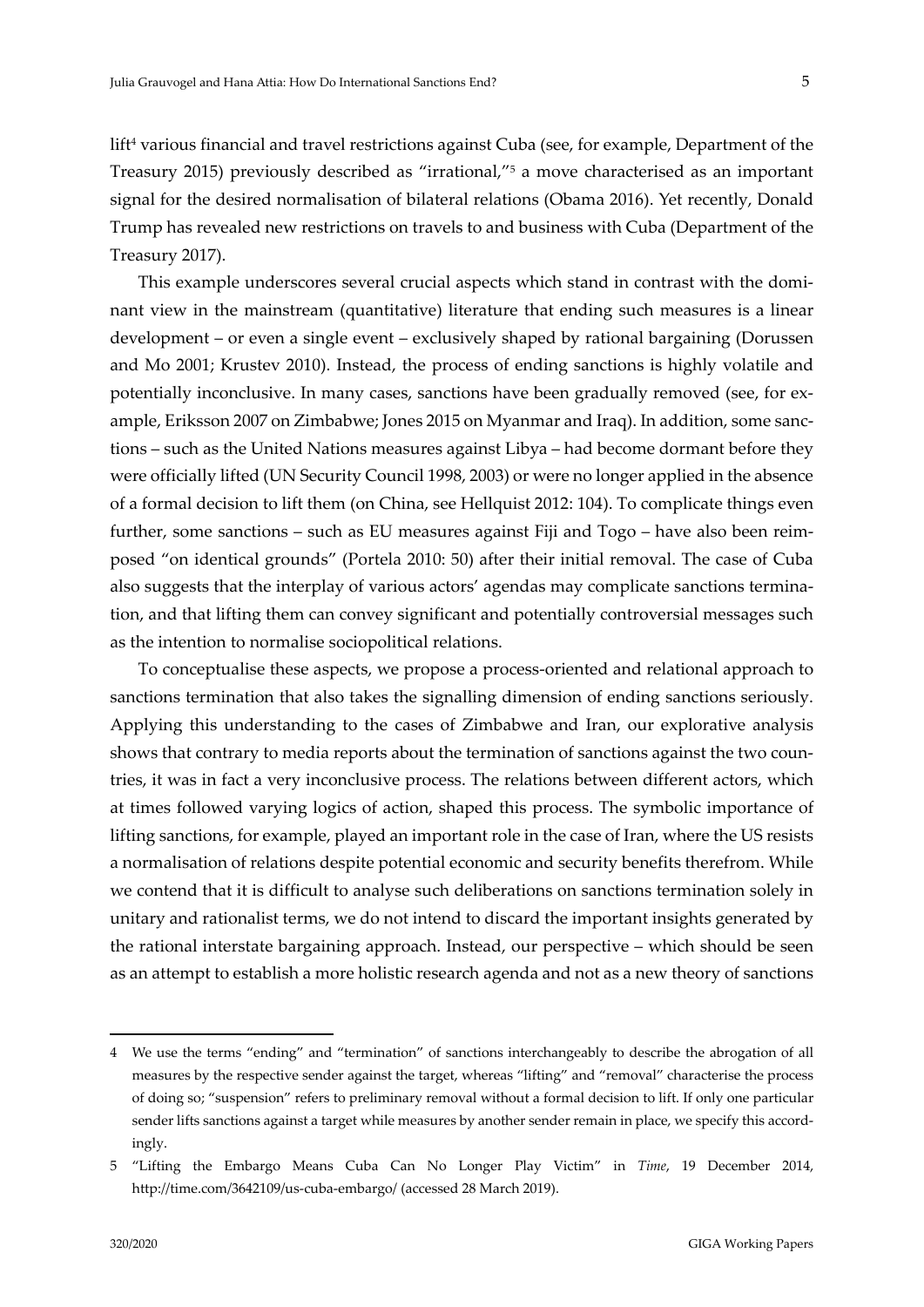termination – seeks to grasp sanctions' polymorphous character by accounting for the diversity in logics of action or in their purposes. Following March and Olsen (2011) as well as Biersteker et al. (2016: 226), we comprehend these as complementary and not as mutually exclusive.

Of the 119 imposed EU, UN, and US sanctions in the period from 1990 to 2014, almost three‐quarters had been lifted as of 31 December 2014 (von Soest and Wahman 2015). Since then, other cases – such as Madagascar, Sri Lanka, and Vietnam – have also joined the ranks of formerly sanctioned countries. In other words, the termination of external pressure has be‐ come a common phenomenon since the end of the Cold War. Nonetheless, flourishing research on the implementation of sanctions and their effectiveness has not been matched by compara‐ bly detailed scholarship on sanctions termination. This is even more surprising given the is‐ sue's practical significance. Policymakers have long struggled with the fact that imposing sanctions is much easier than ending them (see Biersteker et al. 2016; Portela 2010: 157, 171), as they lack a proper framework for analysis and action.

Studying the end of sanctions also sheds light on the working of external pressure more generally. A more holistic understanding of sanctions termination calls into question assump‐ tions of rationality and linearity that have guided previous (large‐N) work on sanctions, and complements our knowledge of how they are not only lifted but also imposed – as both processes are inextricably linked. Features enshrined in a sanctions regime upon the measures' imposition, such as the specificity of the respective sender's goals or the (lack of) expiry dates and sunset clauses, potentially shape termination processes. However, they only become visible once policymakers and scholars explicitly examine the termination of sanctions.

In the next section, the paper shows that the traditional model of rational, sender–target bargaining has provided important insights guiding mainstream (large‐N) research on sanc‐ tions termination, but has also restricted how these studies conceptualise – and consequently study – the issue. In the third section, we hence propose an alternative, process-oriented, relational, and signalling understanding that can contribute to filling these gaps in the current research. We then apply this understanding of sanctions termination to the cases of Zimbabwe and Iran, before discussing the implications for future work in line with this proposed research agenda in the conclusion.

### **2 The Traditional Interstate Bargaining Model of Sanctions Termination**

The significant role of sanctions as a key foreign policy instrument has sparked considerable scholarly interest, and, over the past few decades, a large body of literature has consequently emerged on them. A traditional model that sees sanctions imposition and their eventual termination as the outcome of rational, sender–target bargaining has decisively influenced the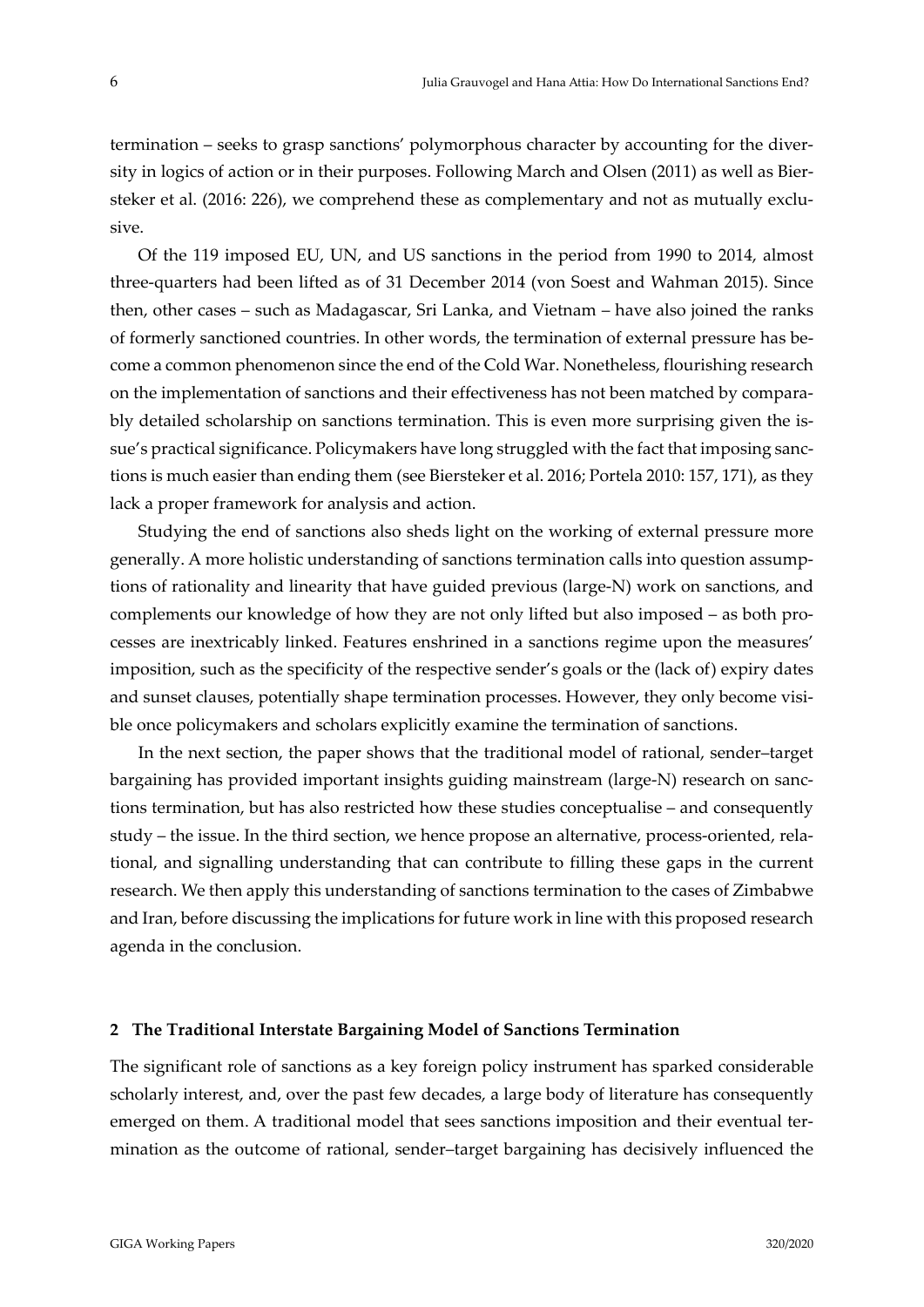(predominantly quantitative) mainstream literature.6 In the following, we first summarise the major insights of this research with regard to sanctions termination and then discuss its underlying assumptions and resulting limitations.

### **2.1 The "conventional" approach to sanctions termination**

Research on sanctions initially focused on their implementation and effectiveness, not least because some of the famous "early" cases – such as the embargoes against Cuba, Iran, or South Africa – were still ongoing at that time. Scholars only started to look at sanctions termination with the (gradual) lifting of these sanctions and the creation of the first comprehensive dataset on sanctions (Hufbauer et al. 1990), which allowed them to fully capture the entire life cycle from imposition to termination. While research on the termination of sanctions remains scarce, studies seeking to understand the varying duration and effectiveness of the measures do im‐ plicitly touch upon termination. This research has, however, focused on identifying factors that explain why sanctions end while predominantly neglecting processes of actual sanctions termination. Overall, these accounts of sanctions termination can be divided into two strands: namely, sender‐ and target‐related ones.

Sender-related accounts centre on a cost–benefit approach, which rests on the fundamental assumption that sanctions are costly for their senders (Baldwin 2000; Nooruddin 2002). Thus, senders have strong incentives to lift such measures as soon as their costs exceed the benefits derived from them (Smith 1996). Consequently, goal attainment constitutes the most straightforward path to sanctions termination because senders benefit from a policy change in the target while avoiding the costs of continued sanctions. Some senders also remove sanctions in the case of partial target compliance (Charron and Portela 2016). The costs of ending sanctions despite incomplete goal attainment is a function of how important the respective goals – such as non‐proliferation, human rights protection, or democratisation – are for the sending state. Thus, the sender's resolve to see sanctions fully succeed increases with the issue's salience for that sender (Ang and Peksen 2007: 135). Accordingly, enduring sanctions have been often as‐ sociated with a sender's failure to achieve the stated goals (Hufbauer et al. 2007). It follows that the duration of sanctions is related to the issues at stake, as well as to the size of the de‐ manded concessions (Dorussen and Mo 2001).

However, there are also cases of sender capitulation – that is, when a sender decides to lift the measures despite not having achieved their desired goals. According to the Threat and Imposition of Sanctions dataset, only around 30 per cent of imposed sanctions (Morgan et al.

1

<sup>6</sup> Another, mostly qualitative, strand of the literature has advanced a more holistic understanding of sanctions (imposition), on which we draw in our conceptual section below. However, we believe that it is reasonable to focus on the traditional model here as is constitutes a somewhat dominant paradigm that has also shaped qualitative work, as the references below show (while, conversely, non-rationalistic understandings of sanctioning have hardly informed the (quantitative) "mainstream").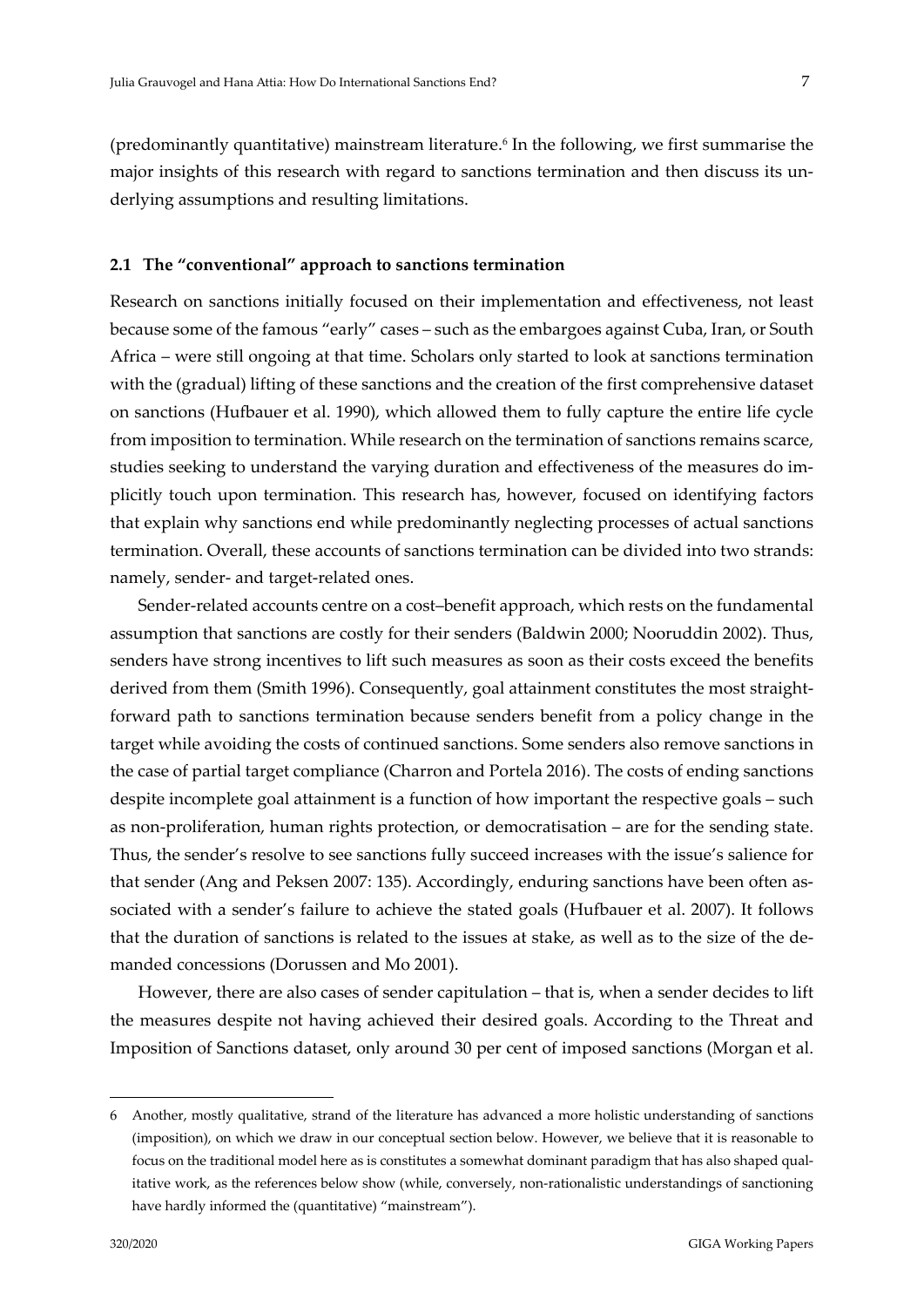2014) end with complete or partial goal attainment. Hence, senders regularly decide whether to hold on to unsuccessful sanctions measures or not. The literature has pointed to diverging rationales in this regard. On the one hand, senders appear more likely to maintain sanctions over time when they have already invested significant resources into imposing and maintain‐ ing them, which would be lost in the case of termination (Bonetti 1994). Relatedly, commitment strategies that senders may initially exercise to strengthen their bargaining position incur high costs upon termination (Dorussen and Mo 2001). Senders involve their constituencies in their decision-making to tie themselves to a policy stance in order to strengthen their bargaining position vis‐à‐vis the target. This creates audience costs ( Dorussen and Mo 2001; Fearon 1994; Kaempfer and Lowenberg 1992) that make ending sanctions without obtaining target acquies‐ cence costly. On the other hand, senders can experience "sanctions fatigue" (Elliott and Hufbauer 1999: 407) when the domestic costs of maintaining sanctions attract increased attention while the willingness to compromise economic opportunities for political motives wanes (Eaton and Engers 1999; Krustev and Morgan 2011).

Finally, domestic changes within a sender can affect its cost–benefit analyses. McGillivray and Stam (2004) empirically show how a change in non‐democratic leadership in a sender country strongly increases the likelihood of sanctions being lifted (see, for example, Hufbauer et al. 1990 on Soviet sanctions against Yugoslavia). Similarly, sanctions duration may also de‐ pend on the identity of the sender – as senders differ in their willingness to terminate sanc‐ tions. The EU, on the one hand, has proven responsive to limited acquiescence, reciprocating modest concessions or even rewarding the anticipation of policy changes in many cases (Por‐ tela 2010: 110). On the other, it has sometimes imposed more comprehensive measures than the UN – and, furthermore, been more reluctant to ease them (Brzoska 2015).

For a long time now, research has adopted a sender‐centric approach to study sanctions and their duration, thus producing models that exclude the target country's role in the process (Drezner 1999; Giumelli 2011; Hufbauer et al. 2007). More recently, sanctions research has in‐ creasingly addressed target states (inter alia, Escribà‐Folch and Wright 2010; Peksen 2017). Mirroring the focus on senders' cost-benefit analyses, target-related explanations of sanctions duration and termination also revolve around the question of when sanctions become so costly that the target acquiesces to the sender's demands. The more economic pressure that target governments face, the harder it is for them to resist (for democracies, see Dashti‐Gibson et al. 1997; Drury 1998; Lektzian and Souva 2007; on the diverging view that comprehensive sanc‐ tions rather increased targeted autocraciesʹ stability as they may trigger a rally‐round‐the‐flag effect, see Grauvogel and von Soest 2014). Target acquiescence, in turn, hinges on vulnerability to external pressure. Bolks and Al‐Sowayel (2000) underline the significant role of target states' institutional structure for the duration of sanctions. They highlight specific attributes of tar‐ geted regimes that make sanctions more or less costly for different targets and thus increase sanctions duration, in particular the centralisation of political authority.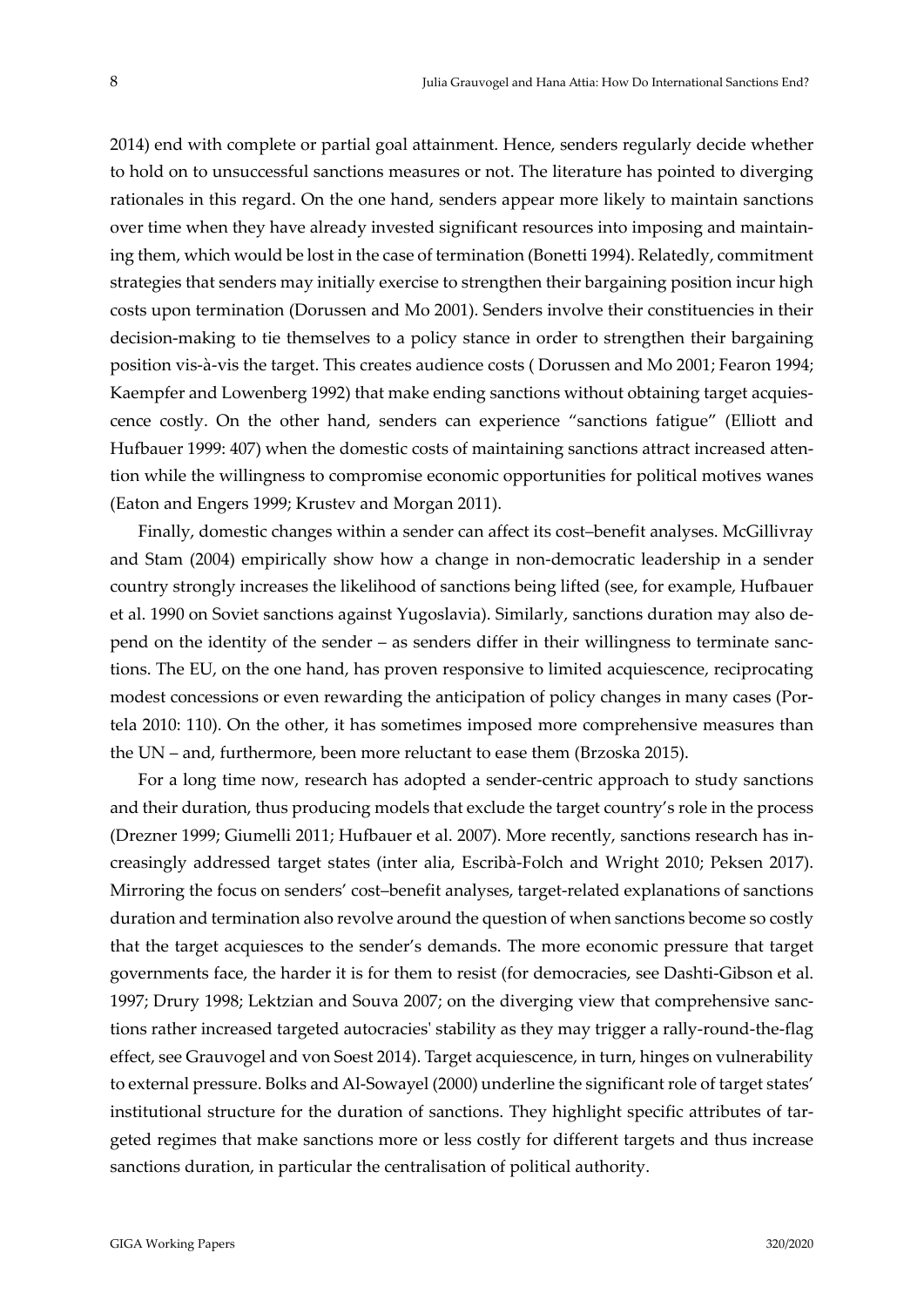As a consequence, a target's reaction to sanctions – for example, the strategic redistribution of resources – plays a crucial role in explaining the duration and the outcome of a sanctions case (inter alia, Escribà‐Folch and Wright 2010). Moreover, a target country's ability to mobilise countermeasures affects sanctions termination. Targets engage in sanctions‐busting activities. Sanctions busters, also referred to as "black knights," shield targets from the sanctions' finan‐ cial consequences, which in turn reduces their incentives to capitulate (Drury 1998; Early 2011; McLean and Whang 2010).

| Sender-specific | Economic factors  | Economic costs (Nooruddin 2002; Smith 1996)                       |  |
|-----------------|-------------------|-------------------------------------------------------------------|--|
|                 |                   | Sunk costs (Bonetti 1994)                                         |  |
|                 |                   | Sanctions fatigue (Eaton and Engers 1999; Elliott and Hufbauer    |  |
|                 |                   | 1999; Krustev and Morgan 2011)                                    |  |
|                 | Political factors | Audience costs (Dorussen and Mo 2001; Fearon 1994; Kaempfer       |  |
|                 |                   | and Lowenberg 1992)                                               |  |
|                 |                   | Issue salience (Ang and Peksen 2007)                              |  |
|                 |                   | Leadership change (McGillivray and Stam 2004)                     |  |
|                 |                   |                                                                   |  |
|                 |                   | Size of concessions (Dorussen and Mo 2001)                        |  |
|                 |                   | Sender identity (Portela 2010)                                    |  |
|                 |                   |                                                                   |  |
| Target-specific | Economic factors  | Economic costs (Dashti-Gibson et al. 1997; Drury 1998; Hart 2000) |  |
|                 |                   | Sanctions busting/black knights (Drury 1998; Early 2011; McLean   |  |
|                 |                   | and Whang 2010)                                                   |  |
|                 | Political factors | (Partial) acquiescence                                            |  |
|                 |                   | Vulnerability (Bolks and Al-Sowayel 2000)                         |  |

**Table 1. Conventional Explanatory Factors for Sanctions Termination**

*Source:* Authors' own compilation.

### **2.2 Underlying assumptions and limitations of the conventional approach**

This research has provided important insights into how sanctions' intensity and costs, domes‐ tic institutions, third‐party economic support for the target, and political concessions all affect termination. Yet, three underlying assumptions that have guided this work on sanctions ter‐ mination have restricted research on the topic. First, existing studies model the decision to impose sanctions and to lift them as the outcome of rational cost–benefit analyses. While senders' potential benefits are mostly understood in political terms, namely compliance with their goals, costs for the sender are overwhelmingly conceptualised as being economic (see, for example, Dashti-Gibson et al. 1997; Krustev and Morgan 2011; McGillivray and Stam 2004). Accordingly, attempts to measure sanctions' financial impact have featured prominently in all widely used datasets. In other words, many studies on sanctions assume that senders and targets exclusively act and react in a rational manner – and thus they narrowly define rational behaviour in (politico‐)economic terms.

Second and closely related, existing research focuses on senders' decision to maintain or lift sanctions. Targets choose to which degree they comply with the senders' demands, but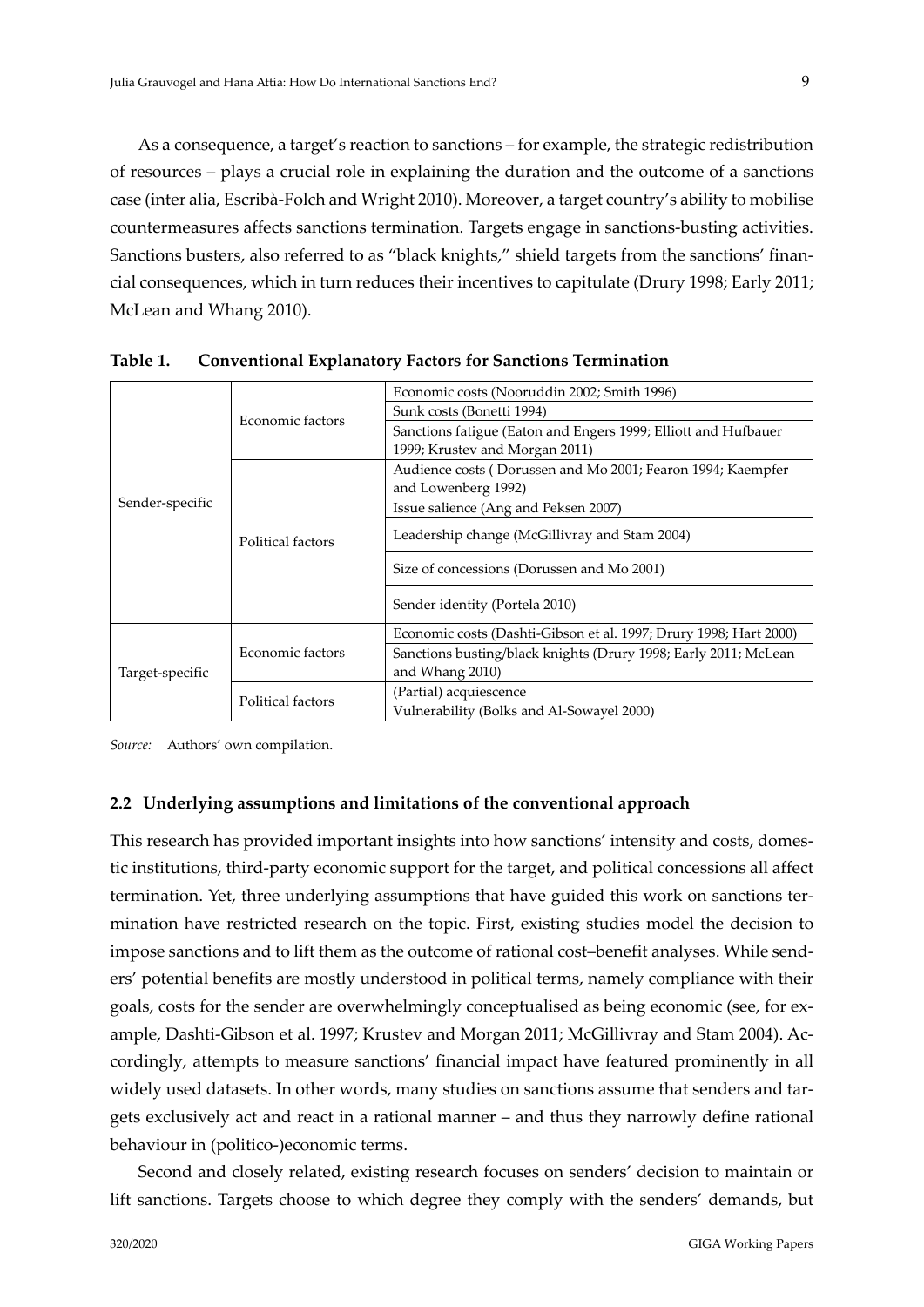senders ultimately assess whether these concessions are sufficient for the termination of sanctions. In this vein, Dizaji and van Bergeijk (2013) argue that the economic leverage of a sender rather than the cost to a target is decisive for the outcome of sanctions. As a result, most mainstream (quantitative) studies ignore the multifaceted relations between senders and targets and beyond – despite them potentially influencing termination processes.

Third, sanctions research tends to operationalise sanctions as a singular event – especially in large‐N analyses. The respective models usually assume that sanctions are implemented (and lifted) all at once (see, for example, Cox and Drury 2006; Wood 2008). Even the quantita‐ tive literature has started to acknowledge the "evolutionary and dynamic processes" of sanctioning however (Bolks and Al‐Sowayel 2000: 243), and models sanctions as one factor in *re‐ peated* international bargaining games (Krustev 2010; Whang et al. 2013). Nonetheless, the understanding of sanctions remains static insofar as the decision to implement or remove them is a binary outcome. Some case studies have depicted the volatile process of sanctioning. For example, Eriksson (2007) subdivides the EU sanctions regime against Zimbabwe into no less than eight episodes. This attempt to split enduring sanctions regimes into shorter episodes has recently been applied to larger data‐collection efforts (Biersteker et al. 2016), but it is neverthe‐ less still confined to disentangling the implementation stage.

Because of these assumptions, important gaps in the literature remain. Despite a recent focus on shorter episodes, the back and forth between easing pressure, stagnation, and sometimes even renewed intensification – which constitutes a distinguishing feature of many sanctions regimes – is insufficiently captured. While the gradual imposition and termination of sanctions was initially depicted as a practical problem because it would breed evasion (Hufbauer and Schott 1985), scholars have come to acknowledge that senders may purpose‐ fully use gradualism (Portela 2010). Yet, we still lack a more systematic analysis of such de‐ grees of termination.

Moreover, sender‐ and target‐related explanations as to why sanctions end are more often than not examined in isolation from each other. As described above, there is a tendency to focus on senders' decisions to end sanctions (see also, Portela 2010). Contrariwise, Bolks and Al-Sowayel (2000) find that attributes of the target – in particular its political structure – are important determinants of sanctions duration. Similarly, the qualitative study by Jones (2015) takes a target‐centred perspective on sanctions termination. Yet, we need further theorising and empirical evidence on the intertwined nature of sender–target interactions and their embeddedness in a web of social, political, and economic relations that transcend this dyad.

Finally, many studies of sanctions (termination) fail to account forthe signalling dimension of ending such measures – or at least assume a problematic distinction between the instrumen‐ tal use of sanctions potentially yielding "tangible" results and their merely symbolic function (Lindsay 1986; Morgan and Schwebach 1997). The threat and imposition of sanctions are in‐ creasingly understood as highly visible symbolic acts (inter alia, Baldwin 1999; Giumelli 2011), which is more than cheap talk – as they actually shape political outcomes (Grauvogel et al.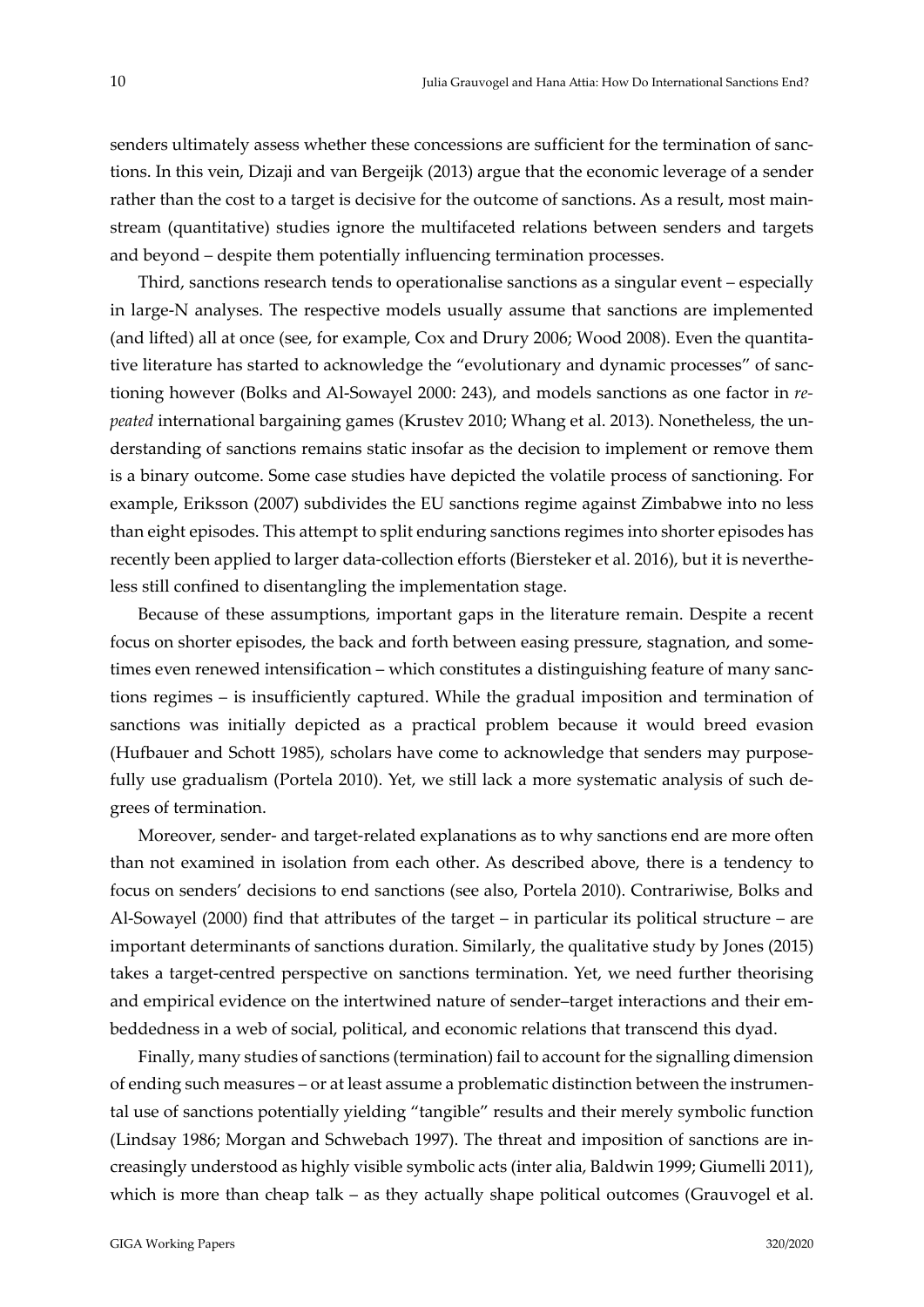2017). However, this research on the signalling dimension of sanctions focuses, as noted, only on the imposition stage. Looking at UN sanctions against Haiti, Biersteker et al. (2016) note in passing that their termination also served to signal support for the negotiated return to de‐ mocracy. Hence, not only is it important whether senders lift sanctions but also how they justify the termination of external pressure.

# **3 Towards a Relational, Process‐Oriented, and Signalling Understanding of Sanctions Termination**

Our approach builds upon criticism of the mainstream (quantitative) approach to sanctions. Almost two decades ago, Tostensen and Bull already argued that the "cost‐benefit rationale [is] questionable on theoretical, empirical, and ethical grounds" (2002: 235). Likewise, Jones (2015) underlines that sanctions research has been hampered by its focus on interstate interac‐ tions and the tendency to conceptualise states as unitary, rational, utility-maximizing actors. Yet, "an alternative paradigm has yet to replace the dominant understanding of sanctions heavily influenced by the behavioral change paradigm" (Giumelli 2016: 41). In response to this shortcoming, we propose a process-oriented and relational approach to the study of sanctions termination, one that also takes the signalling dimension of ending external pressure into account.

Two clarifications are in order in this regard. First, we do not intend to develop a new theory of sanctions and their termination. Instead, our aim is to highlight aspects neglected or at least marginalised in the mainstream model and to show how "alternative" conceptual ap‐ proaches in sanctions research – but also in International Relations more generally – can help to make sense of them. Hence, our discussion of these aspects in the following section addresses both the conceptual dimension and the implications for empirical research. In our attempt to develop an understanding of sanctions (termination) that does justice to the phenomenon's polymorphous character, we first draw on existing research that conceptualises sanctions' inconclusiveness and volatility (see, for example, Biersteker et al. 2016; Eriksson 2007), their inherently social and relational nature (for instance, Hellquist 2017; Jones 2015; Portela 2011), and their signalling purpose (inter alia, Giumelli 2011). We also rely on conceptualisations of different notions of power in global governance (Barnett and Duvall 2005) and logics of action (March and Olsen 2011) that implicitly or explicitly<sup>7</sup> underpin research on sanctions beyond the mainstream paradigm. More specifically, we suggest that sanctioning goes beyond the exercise of compulsory power – which forces other actors to comply – to also entail the "production of subjectivity in systems of meaning and signification" (Barnett and Duvall 2005:

<sup>7</sup> For example, Giumelli's (2016: 44) distinction into coercing, constraining, and signalling is explicitly derived from work on power in global governance, while his reference to different logics more indirectly speaks to the related literature mentioned above.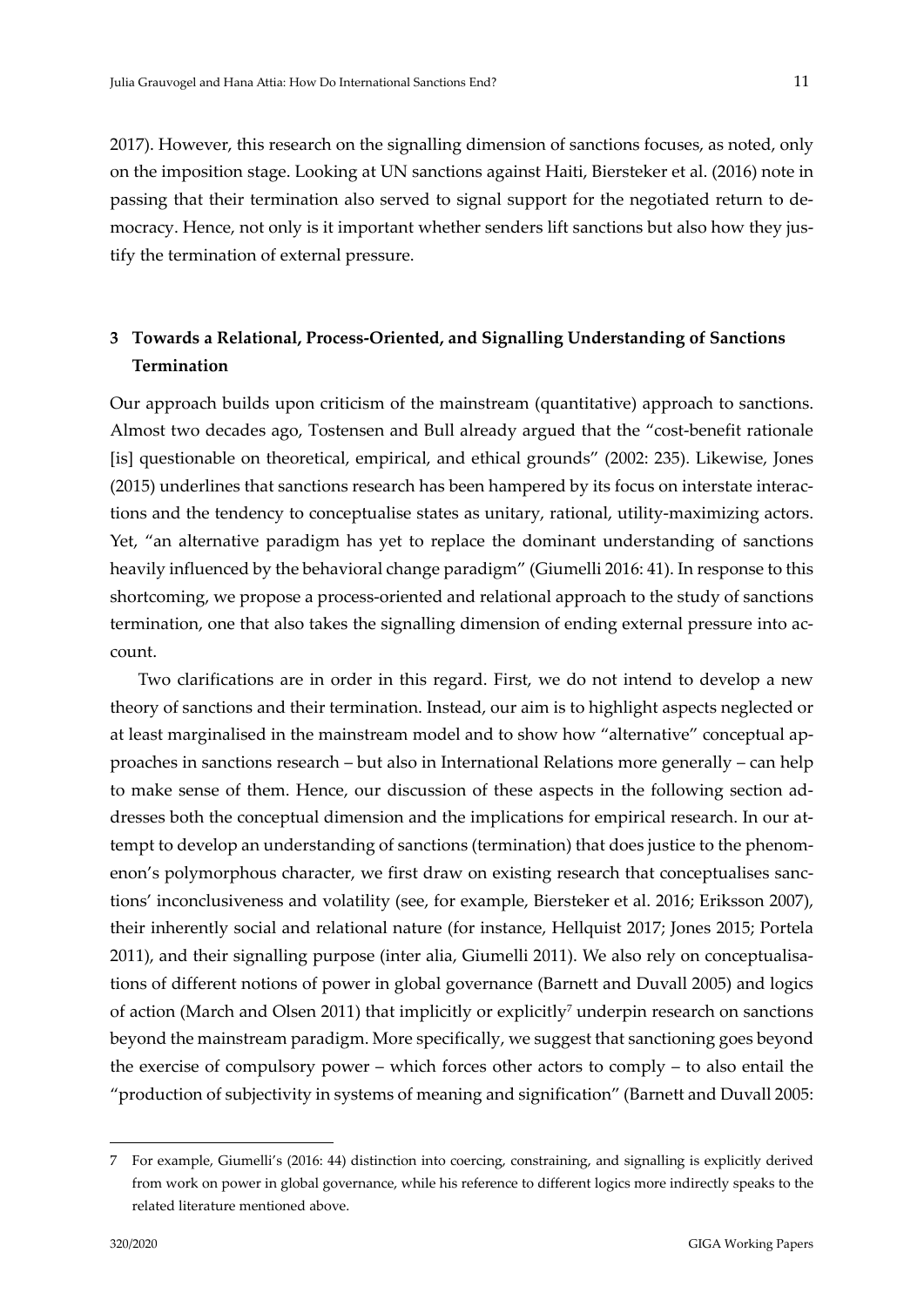3). In that sense, sanctioning behaviour is not only driven by "calculated expected utility" (March and Olsen 2011: 490) but also serves to express normative beliefs (ibid.; Biersteker et al. 2016).

Second, we do not suggest that this understanding of sanctions and their termination should replace research focusing on actors' cost–benefit calculi. Rather, we agree with existing scholarship which highlights that sanctions, inter alia, combine normative communication and resource denial (Crawford and Klotz 1999), or – in the terminology of Giumelli (2011) – that sanctions coerce, constrain, and signal. While Giumelli (2011) initially conceptualised the purposes of sanctions as mutually exclusive, subsequent research has shown that senders usually pursue different purposes simultaneously (Biersteker et al. 2016: 48, 226). Understanding these different logics of action as complementary allows us to study their interplay, instead of as‐ serting the primacy of one over another.<sup>8</sup>

### **3.1 Gradual, volatile, and inconclusive termination processes**

It is conventional wisdom that sanctions can significantly change over time. This includes the partial lifting or temporal suspension of certain measures, the imposition of new restrictions, or the adaptation of goals – to name just a few examples. The increasingly common use of sanctions that target specifically designated individuals and firms has facilitated the incremental lifting of sanctions (Biersteker et al. 2016), as senders can selectively remove people and companies from so‐called blacklists. Furthermore, we argue that it is important to pay more attention to the inconclusive nature of sanctions termination – including the fact that some restrictions may remain in place even when others have already been lifted.

Conceptually speaking, this highlights two important aspects. First, sanctions termination (or continuation) is not a binary decision, but a matter of degree. Existing frameworks can easily capture the gradual process of sanctions removal, for example by adding repetitions to bargaining games, but inconclusive outcomes are harder to conceptualise. This is further com‐ plicated by the fact that not all senders impose and lift sanctions at the same time (Brzoska 2011). Sanctions removal by one sender may thus significantly diverge from the ending of all restrictions imposed on the target. Thinking about the ambiguity of sanctioning could be helpful in this regard. While the ambiguity of sanctions threats or sender demands has often been depicted as a shortcoming in sanctions design (see, for example, Morgan et al. 2009), we argue that ambiguity in the threat, imposition, enforcement, and termination of sanctions should not be seen as an anomaly but as part of how senders exercise power. Second, we contend that the process of sanctions termination should be understood as non‐linear, in line with the literature

<sup>8</sup> In this, we follow the spirit of eclecticism that found its expression in the increasing overlap of positivist and more interpretative methods (Collier and Elman 2008: 780), as well as in attempts to question the explaining/understanding divide (Wight 2002).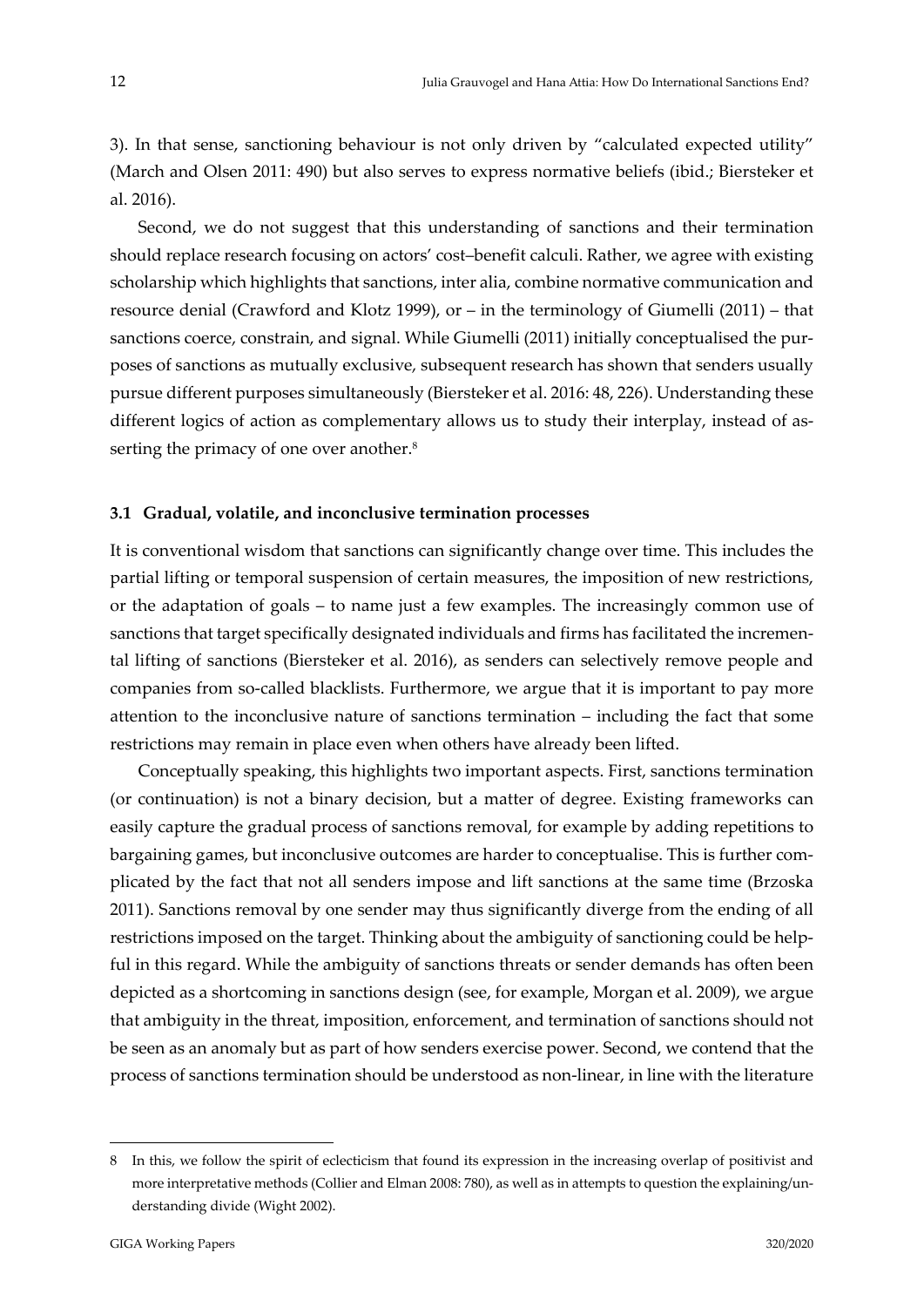that highlights such non-linearity in peacebuilding (Chandler 2013) or in international relations more generally (Bousquet and Curtis 2011). This notion of sanctions termination evi‐ dently complicates a clear-cut definition and identification thereof. Is, for example, the majority of people or companies no longer being subject to asset freezes and travel bans sufficient to speak of sanctions termination? Yet it nevertheless shows the value of understanding sanctions termination as a process, not as an outcome.

#### **3.2 Multifaceted social relations**

In their definition of sanctions, Hufbauer et al. (1990: 2) stressed that sanctions *modify the rela‐* tionship between sender and target by intervening in their "normal" or "customary" interactions. Rather than entirely undermining bi‐ or multilateral relations, most sanctions provide a specific framework for interaction and exchange (on Côte d'Ivoire, see Eriksson 2016: 89). The recent literature has aptly demanded "to widen the gaze beyond the conventional sender– target polarity" (Hellquist 2016: 997) and to take bargaining between different sanctions send‐ ers (Biersteker et al. 2016: 12), "bystanders" (meaning other states) (Hellquist 2016: 998), and "the larger audience" (Giumelli 2016: 54) seriously. While existing models can and indeed have incorporated some of these aspects – namely, (economic) interactions between different send‐ ers, and with third parties – a relational approach goes further still.

We understand sanctions as deeply social, in that they shape the relational status between senders and targets – and not just their balance of power in terms of material capacities and economic welfare (see also, Hellquist 2017). Going beyond the depiction of sanctions termination as a rational bargaining game that is only complicated by incomplete information (Drez‐ ner 2003; Eaton and Engers 1999; Whang et al. 2013), we propose to take senders' and targets' diverse logics of action into consideration when examining their deliberations over sanctions termination. In other words, negotiations over sanctions termination may not only concern questions of economic costs and political concessions but may amount rather to "a multi-relational battle over normative substance (what is good/bad, who merits punishment) and pro‐ cedure (who should decide, who should lead)" (Hellquist 2016: 1015). With sanctions imposition, senders not only deny targets material benefits but also label them social outcasts (Hellquist 2018). Conversely, sanctions termination changes their relationship by ending a tar‐ get's highly visible exclusion. We understand both target state concessions and sender state assessments of these concessions as the outcome of iterative deliberations. Hence, the termination of sanctions should in fact be perceived as a "negotiated" process (Portela 2010: 167).

Three implications for empirical analysis follow from such a perspective. Starting off, it appears important to account for sender–target relations beyond the economic realm (on the importance of social linkages, see Grauvogel and von Soest 2014). Furthermore, we suggest that a number of interactions among senders may complicate termination processes – not only with regard to technical aspects of cooperation (inter alia, Bapat and Morgan 2009; Drezner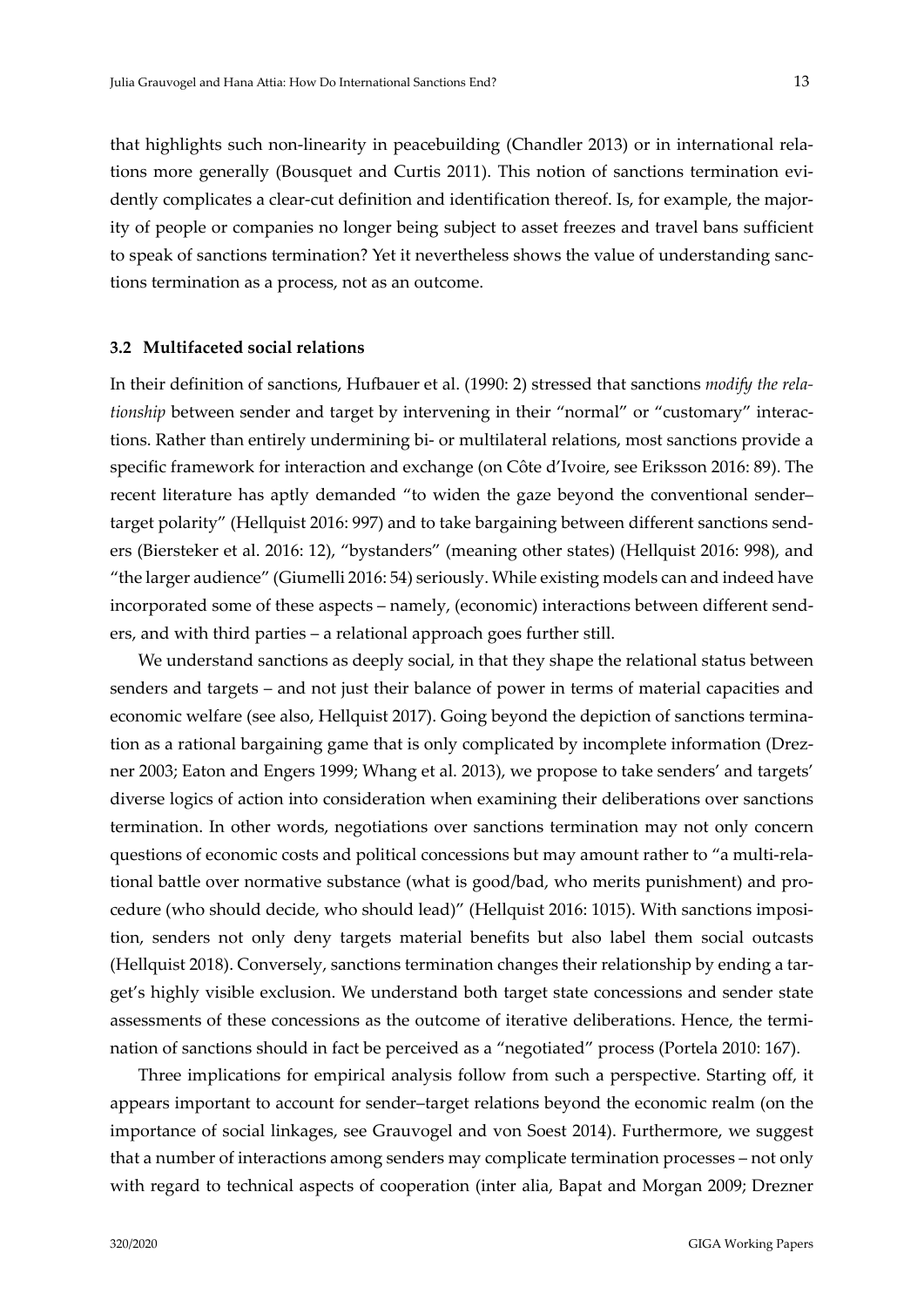2000), but also because uncoordinated sender behaviour transmits inconsistent signals. Lastly, third-party state actors can affect the termination process by intervening in the relations between senders and targets. They can exert pressure on senders to ease sanctions, or prevent them from lifting them – for instance, to prevent the international integration of targets (Nephew 2018). They can also disrupt or weaken the political message conveyed by senders to targets (Targeted Sanctions Consortium 2014), and they can (in)formally mediate in negotiations between the two parties as well.

### **3.3 The signalling dimension of sanctions termination**

In conceptualising the signalling dimension of sanctions termination, we build upon the work of a number of authors who have highlighted the "symbolic" (Doxey 1980: 10), "signaling" (Baldwin 2000: 102), or "expressive" (Galtung 1967: 412) properties and purposes of sanctions imposition. Systematising these accounts, Giumelli (2011) developed a three-fold typology which, as noted, distinguishes between sanctions' coercing, constraining, and signalling functions. Signalling describes the process of "sending a message to one or more targets" both in the domestic and the international spheres (Giumelli 2011: 35). Based on these insights about sanctions imposition as a distinct form of international condemnation, we argue that, likewise, their termination not only offers the possibility to restore economic ties but also constitutes a visible symbol of ending a target's international isolation. In other words, the termination of sanctions sends signals of rapprochement and the normalisation of bi- or multilateral relations. Such an understanding of sanctions termination reveals the limits of a purely rationalist account hereof, as it highlights that sanctions also end "symbolic [...] distance-taking from the target's wrongdoings" (Hellquist 2018: 7). Such a symbolic act may of course be controversial, especially when sanctions end without the target's compliance with all demands made.

Accordingly, it becomes essential to examine the discursive struggles related to sanctions termination. By this, we mean contestation over whether sanctions should be removed, or over whether they can even be considered terminated. This contestation may take place between different actors within the target state, between senders and targets, or among senders themselves. Thus, we need to account for the diverging narratives as well as potential within-country variation in the perceptions of sanctions termination, as this may matter for processes of ending such measures. One way to identify such discursive struggles is to examine public justifications for the (non-)termination of sanctions and how they are being contested.<sup>9</sup> Public justifications help to reconstruct the intersubjective reasoning of important actors, which makes them "a key piece in the explanatory puzzle of our socio-political universe" (Abulof and Kornprobst 2017: 4).

<sup>9</sup> These justifications may (simultaneously) address different audiences at the international, regional, and (sub) national level. Rather than a priori stipulating "where" these discursive struggles unfold, we contend that it is important to reconstruct them and the respective audiences for each case.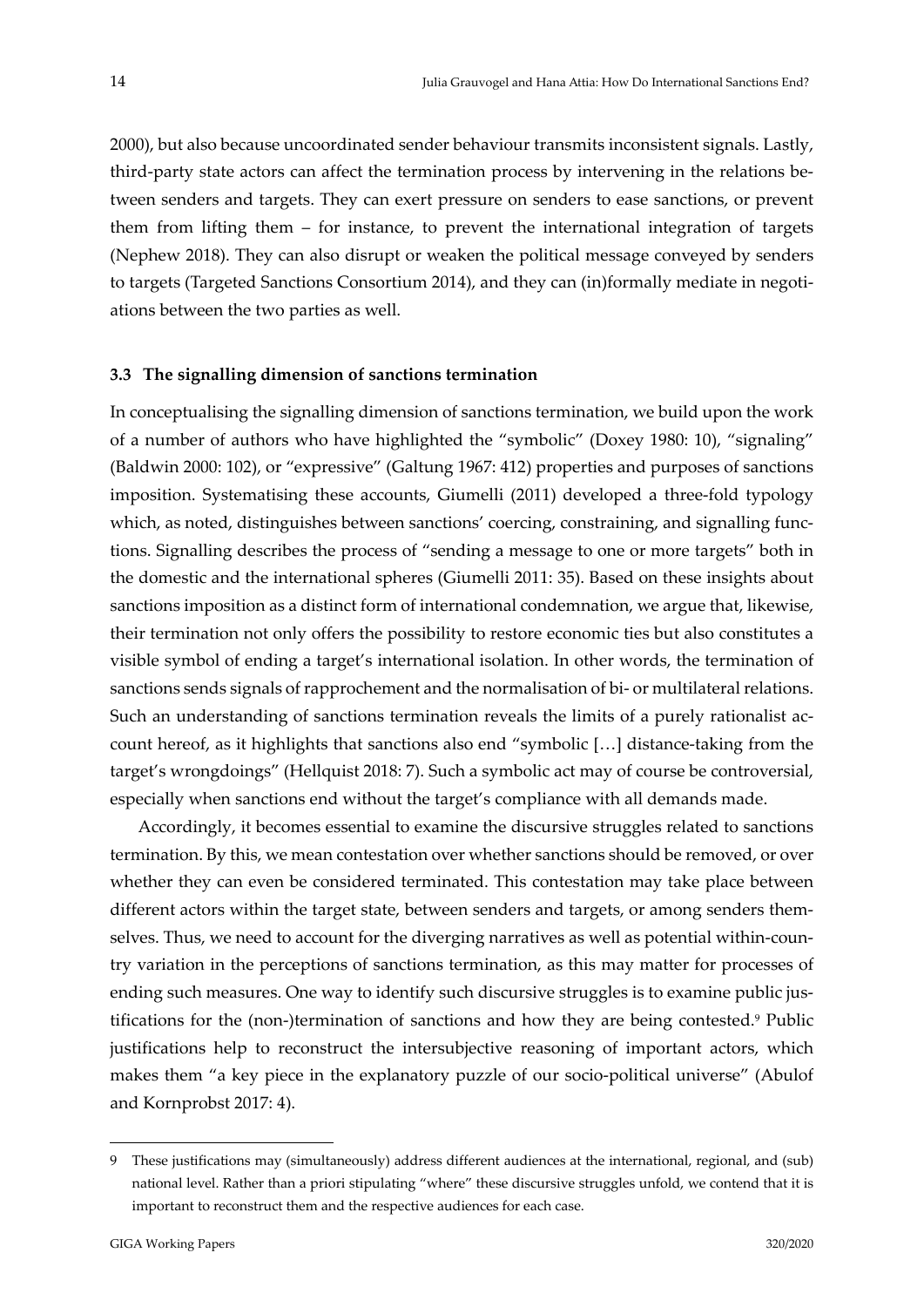#### **4 The Examples of Zimbabwe and Iran**

We examine the gradual removal of sanctions against Zimbabwe and Iran, which we perceive as "paradigmatic cases" (Flyvbjerg 2006: 232) for our understanding of sanctions termination introduced above. Paradigmatic cases serve as a "reference point" (Flyvbjerg 2006: 232) to de‐ velop new ways of thinking about specific phenomena. In that sense they are different from typical cases, as they do not (necessarily) represent a majority of all cases. Instead, paradig‐ matic cases are characterised by properties that serve as illustrations for the value added by our approach.

To identify paradigmatic cases, we assess all cases included in the GIGA sanctions dataset (Portela and von Soest 2012) according to the above‐discussed characteristics of gradualism, multifaceted relations, and the signalling purposes of sanctions. As the dataset only offers in‐ formation on the gradual imposition of measures, we rely on this because case studies pointing to highly contingent processes of imposition and termination (on Iraq and Myanmar, see Jones 2015) suggest that this should then also apply to the termination stage. With regards to the relational aspect, we capture whether sanctions cases involved more than one sender and whether third parties significantly affected the sanctions regime because they provided political, diplomatic, and/or economic support for the target based on exiting data (reference omitted for review). Concerning the signalling purpose of sanctions, the only dataset that provides systematic information is the Targeted Sanctions Consortium Database (Biersteker et al. 2016), which focuses on UN ones.<sup>10</sup> Based on these criteria, we identified cases in which sanctioning – and arguably sanctions termination – was likely shaped by aspects of gradualism, multifac‐ eted relations, and/or signalling (see Appendix A).11 From this universe of cases, we chose two – Zimbabwe and Iran – based on our specific regional expertise. These two cases are located in different world regions to ensure that we capture more than just intraregional specificities. The fact that we had to use rather crude measures of the three characteristics due to data constraints underlines that existing (large‐N) research insufficiently captures them. As a result, the case selection also relied on intuition, as described in pointed terms by Flyvbjerg (2006).

In the following, we explore the process of lifting sanctions against these two countries based on interviews that we conducted in Zimbabwe in January and November 2014 – that is, at a time when the EU was gradually removing most of its restrictive measures imposed on the African state – as well as on additional primary and secondary material. More specifically, we analysed sender documents on the termination of sanctions against Zimbabwe and Iran. Moreover, we looked into domestic discourses on sanctions termination in targeted countries through an explorative analysis of articles in major newspapers and other local sources. This

<sup>10</sup> However, this does not rule out that signalling purposes also play a major role in sanctions by other senders.

<sup>11</sup> Due to data constraints, we chose a conservative threshold and included cases that – according to existing da‐ tasets – are characterised by only two of the three identified dimensions.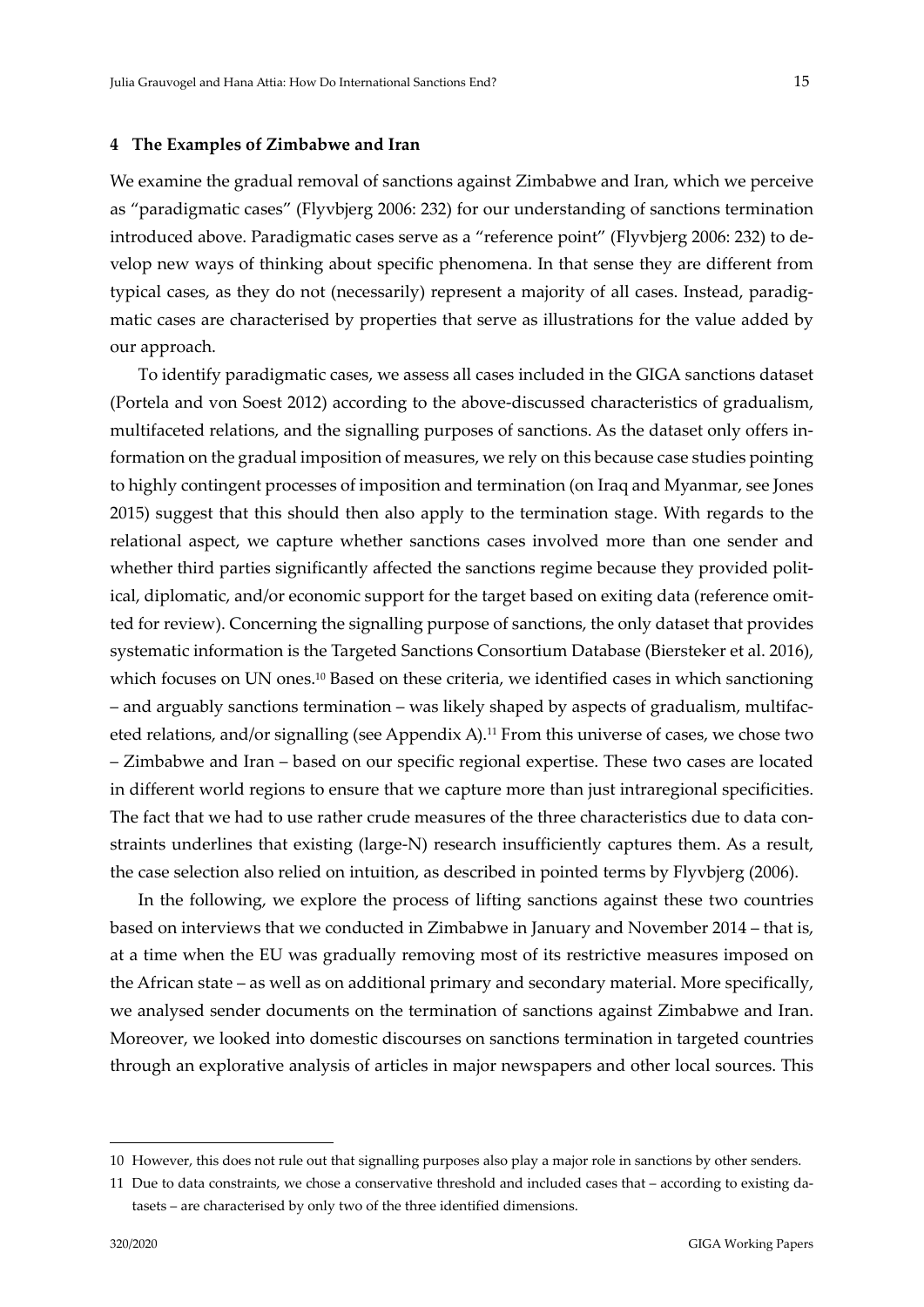reconstruction of contestation over the signalling dimension of sanctions termination only offers, however, initial insights into the domestic debates, as comprehensive discourse analysis of local media was beyond the paper's scope.

### **4.1 The contested removal of sanctions against Zimbabwe**

On 21 December 2001, the US Congress passed the Zimbabwe Democracy and Economic Re‐ covery Act (ZIDERA) to halt the democratic and economic decline of the African country. It precluded the US government from approving new financial support to Zimbabwe from in‐ ternational financial institutions (US Congress 2001). Throughout 2002, the US State Depart‐ ment threatened additional measures,<sup>12</sup> which materialised with the implementation of travel restrictions and asset freezes in 2003 in response to widespread violence in the country (E.O. No. 13288 2003).

The EU meanwhile opened consultations with Zimbabwe in light of escalating human rights violations in 2001, and imposed sanctions in 2002. In addition to the suspension of de‐ velopment cooperation, the measures consisted of an arms embargo as well as visa bans and asset freezes for a number of high-ranking individuals (Council of the EU 2002). In the following, we reconstruct the process of removing these measures against the backdrop of the various involved actors' interactions and their contestation over the signalling dimension of lifting sanctions.

First, sanctions termination was a gradual and inconclusive process. Debates about a relaxation of EU measures started with the conclusion of the Global Political Agreement in 2009, which laid the basis for the so-called Government of National Unity (GNU) between the Robert Mugabe regime and Zimbabwe's major opposition parties. A year later, the EU eventually be‐ gan to remove people and companies from its blacklist. In 2012, the EU also suspended its aid sanctions to demonstrate "continued commitment to the political process as part of the Global Political Agreement" (Council of the EU 2012b). With the adoption of a new Zimbabwean con‐ stitution, which paved the way for the 2013 elections, all remaining EU sanctions except for the measures targeting President Mugabe and his wife personally were suspended (Council of the EU 2013).

While it is possible to account for this step-by-step process within a traditional bargaining framework, as the EU responded to political developments in Zimbabwe, the process was also fairly inconclusive – which poses a challenge for models that rely on a binary outcome. The EU's decision to remove most sanctions was far more inconsistent than it appears at first sight, with the European Parliament questioning Zimbabwe's quest for further sanctions relief in early 2013 (European Parliament 2013) – namely, at a time when the Council was progressively easing the restrictive measures. Moreover, the EU and US also lifted sanctions at different

<sup>12</sup> See, for example, "US, UK Threaten ZIM Sanctions" on News24, 16 January 2002, http://www.news24.com/xAr‐ chive/Archive/US‐UK‐threaten‐Zim‐sanctions‐20020116 (accessed 28 March 2019).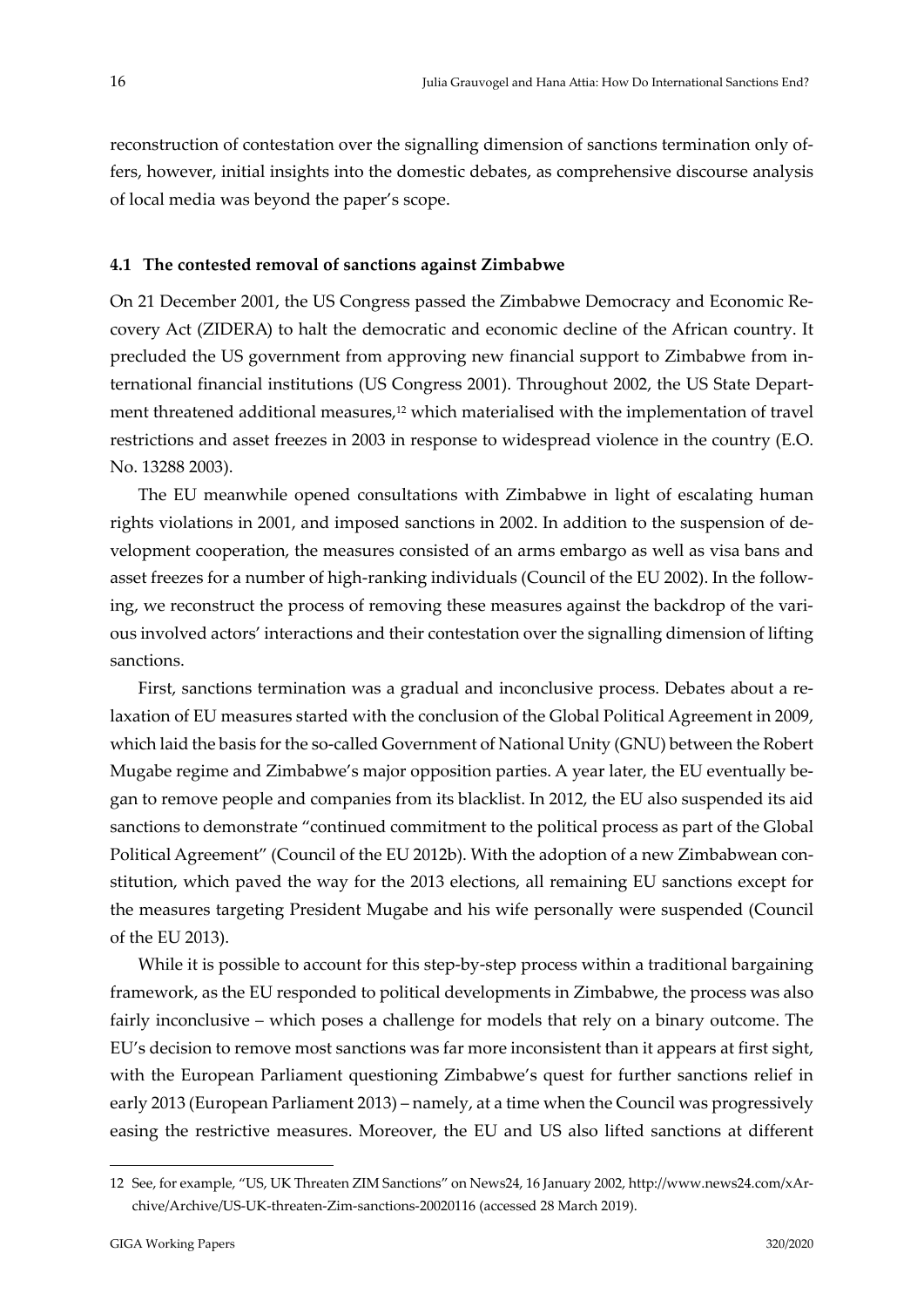paces (see Figure 1 below). EU concessions did not constitute a clear step towards sanctions termination in view of continued US sanctions, as people in Zimbabwe "tend[ed] to mix up"13 both senders' measures and the regime could still denounce outside pressure so as to whip up domestic support. In this vein, sanctions termination cannot be properly understood as an outcome, only as a gradual and inconclusive process.



**Figure 1. Zimbabwean Individuals and Firms on EU and US Sanctions Lists**

*Source:* Author's own compilation, based on EU Common Positions, Council Decisions, and Resolutions, as well as on the US Office of Foreign Assets Control.

Second, multifaceted relations between different actors at the national, regional, and international levels shaped the termination process. To start with, the so-called target, Zimbabwe, did not take a uniform stance on the potential termination of sanctions. Instead, different political and societal actors disagreed on the desirability of sanctions removal. The GNU created a commission to work on the termination of sanctions. Even though it included members of all political parties, several high-ranking politicians of the (former) opposition – including party

<sup>13</sup> Interview with a European diplomat, 15 January 2014.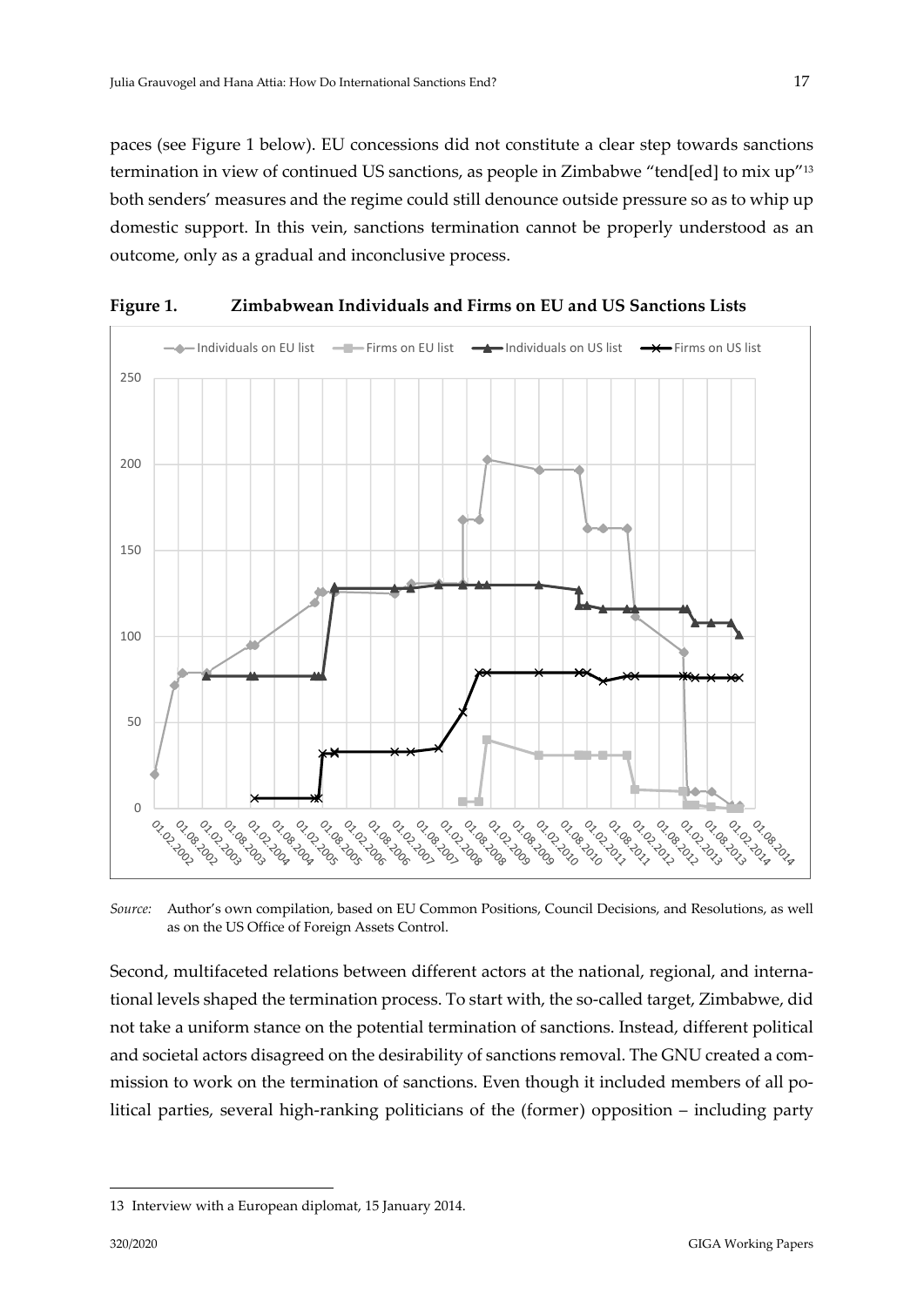leader Morgan Tsvangirai – still asked for the continuation of sanctions in private meetings with EU officials.<sup>14</sup> This divide also ran through civil society.<sup>15</sup>

Similarly, support for the lifting of sanctions varied significantly among EU members too.<sup>16</sup> Belgium pushed for the removal of diamond companies from the blacklist due to its own commercial interests. The Netherlands, among others, was in favour of rewarding political reforms in Zimbabwe as a step in the right direction, which also became the dominant narrative that guided subsequent EU decisions (see, for example, Council of the EU 2012a). In contrast, the United Kingdom insisted on keeping the measures in place as an important symbol for con‐ testing the Mugabe regime's continuous human rights abuses.

The gradual removal of sanctions created frictions among different EU member states, as well as between the EU and the US.<sup>17</sup> Disagreement not only concerned strategic considerations regarding the political utility of lifting sanctions, but also the question of whether Western relations with Zimbabwe should change "from pariah to partner."<sup>18</sup> A rational choice approach cannot adequately account for these discursive struggles over normative substance, namely the legitimacy of sanctions removal.

Finally, Zimbabwe's relations with other countries influenced the termination process as well. Going beyond the well-documented activity of (economically motivated) sanctions busters such as China, South Africa's support for a swift removal of sanctions after the formation of the GNU was crucial for the EU's adopted stance (Hoekman 2013; Nyakudya 2013). While Zimbabwe's "Look East" policy introduced in 2003 (Chan and Patel 2006) was supposed to weaken the economic impact of sanctions, South Africa politically supported Zimbabwe in the international arena. At the same time, a significant number of countries helped sustain the Western sanctions policies; some 19 of them formally aligned themselves with at least one EU Council Decision on restrictive measures (Hellquist 2016: 1005). In addition to influencing the effectives of sanctions through their implementation or evasion, third parties also signalled disapproval of or support for the signal of ending the target's international isolation as con‐ veyed by the removal of sanctions.

Third, the signalling dimension of sanctions termination became visible in the discursive struggle over the timing and desirability thereof. Vocal debates emerged questioning whether the lifting of all EU sanctions, except for the targeted measures against Mugabe and his wife

<sup>14</sup> Interview with a European diplomat, 15 January 2015; interview with a European ambassador, 20 January 2014; interview with a Western ambassador, 21 January 2014.

<sup>15</sup> Interview with the chief executive officer of a Zimbabwean non‐governmental organisation, 17 November 2014; interview with a policy advisor, 17 January 2014.

<sup>16</sup> Interview with the head of an international NGO, 14 January 2014; interview with a European diplomat, 15 January 2014; interview with a professor at the University of Zimbabwe, 12 November 2014.

<sup>17</sup> Interview with a European diplomat, 15 January 2014; interview with a European ambassador, 20 January 2014; interview with a Western ambassador, 21 January 2014.

<sup>18</sup> "Zim: From pariah to partner — series finale" in *The Herald*, 15 June 2018, https://www.herald.co.zw/zim‐from‐ pariah‐to‐partner‐series‐finale/ (accessed 28 March 2019).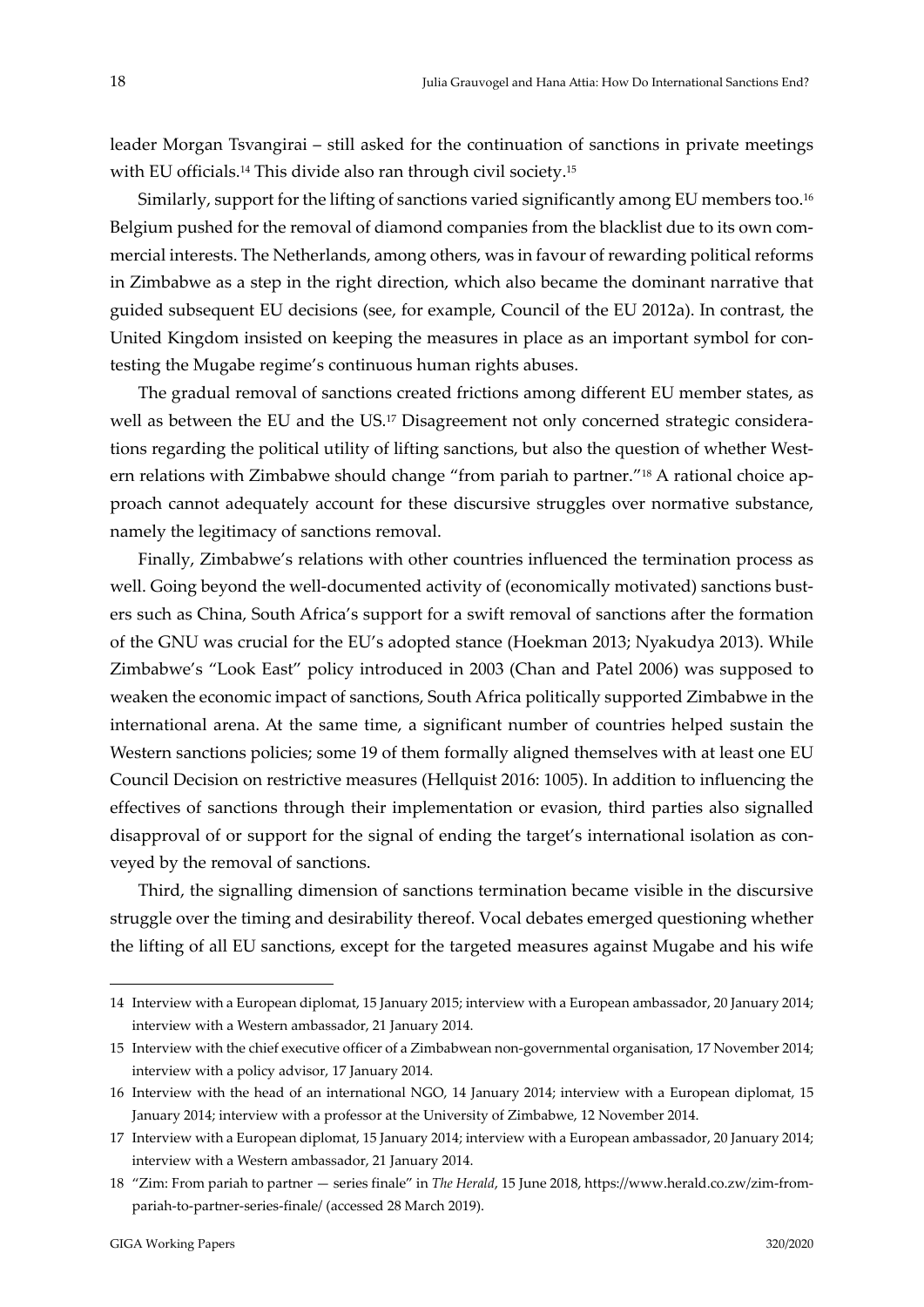meant that sanctions were terminated. This demonstrated the salience of being subject to this visible form of international disapproval. The ruling party claimed that the whole country still faced sanctions as long as Mugabe was subject to a travel ban and asset freezes.19 Others argued that the remaining measures against the president had no effect, so that the sanctions could be considered terminated.20 Hence, it is not only difficult to assign a single date to the termination of sanctions but the assessment hereof is also subject to diverging interpretations that shape political perceptions and positions.

These controversies surrounding the lifting of sanctions in Zimbabwe at a time when the economic impact of the measures had arguably become negligible highlights its signalling di‐ mension. Several interview partners explicitly referred to the "symbolic" importance of lifting sanctions,<sup>21</sup> which critics saw as a very visible "betrayal of human rights efforts"  $^{22}$  in light of continued assaults on the freedom of speech and assembly in Zimbabwe. In that sense, the domestic debates about sanctions relief were part of a broader struggle over claims to legitimacy in the country, which included the important question of which domestic adversary "was proven right" by the (partial) removal of external pressure.

#### **4.2 The cumbersome process of lifting the Iranian sanctions**

The joint statement made by the High Representative of the EU and the Iranian foreign minister in October 2015, which disclosed a comprehensive solution to end all nuclear-related sanctions, marked a turning point in the relations between the EU and the Islamic Republic (EU External Action Service 2015). It was the result of 12 years of diplomacy between the EU3+3 and Iran.23 EU sanctions on Iran, first imposed in 2007 due to concerns over the latter's nuclear programme24 (Council of the EU 2007b), were initially limited to enforcing the UN's targeted sanctions (UNSC 2006). After 2010, however, the EU toughened its stance on Iran after several rounds of abortive negotiations (Patterson 2013), and imposed increasingly comprehensive sanctions that targeted Iran's energy, investment, and oil sectors, citing concerns over human rights, weapons of mass destruction, as well as nuclear proliferation (Council of the EU 2010,

<sup>19</sup> See, for example, "EU Sanctions Review a Non‐Event: Gumbo," on ZBC News Online Facebook Page, 26 March 2013, https://www.facebook.com/zimbabwebroadcastingcorporation/posts/eu-sanctions-review-a-non-eventgumbo‐the‐zanu‐pf‐secretary‐for‐information‐and‐/314512838676053/ (accessed 28 March 2019).

<sup>20</sup> For example, interview with the programme coordinator of an international NGO, 23 January 2014; interview with the executive director of a non-governmental research organisation, 20 January 2014.

<sup>21</sup> Interview with the executive director of a non‐governmental research organisation, 20 January 2014; interview with a founding member of the major opposition party, 17 November 2014.

<sup>22</sup> Interview with opposition member of parliament, 12 November 2014.

<sup>23</sup> The EU3+3 includes France, Germany, and the UK as well as China, Russia, and the US, who joined the EU diplomatic efforts vis‐à‐vis Iran.

<sup>24</sup> Restrictive measures were first announced by the EU in February 2007 (Council of the EU 2007a).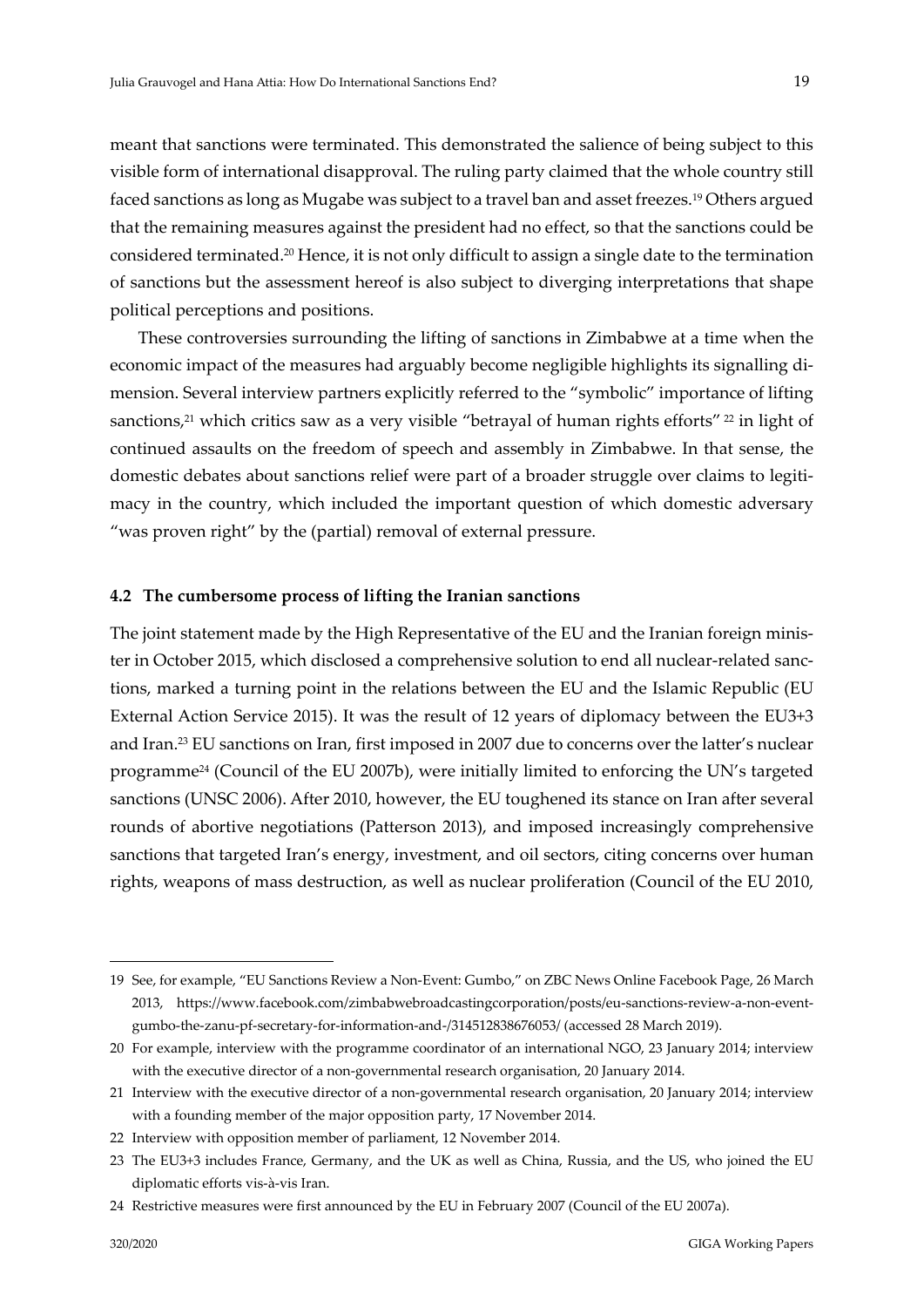2012a, 2012b). In doing so, the EU also responded to US demands for more pressure to coerce Iran into coming to the negotiating table.

The lengthy process of lifting the nuclear-related sanctions saw numerous negotiations take place that initially failed to materialise into a substantive agreement (Patterson 2013). This culminated in a last round of EU sanctions that froze the assets of the Iranian Central Bank and banned Iranian crude oil imports to European countries (Council of the EU 2012b). The EU implemented these measures just before the Iranian presidential elections that put Hassan Rouhani, a former nuclear deal negotiator, in office on 3 August 2013. The negotiations started to take a different turn when Rouhani voiced his willingness to resume serious talks on the country's nuclear programme.25 This paved the way for the Joint Plan of Action that was reached between the EU3+3 and Iran on 24 November 2013, and the subsequent EU announce‐ ment of a procedural agenda to ease sanctions in accordance with Iran's compliance.<sup>26</sup> Cheering crowds awaited the Iranian negotiators at home.<sup>27</sup> After Iran fulfilled its side of the bargain, the EU suspended the sanctions on petrochemical exports, gold, and precious metals. Follow‐ ing these steps, the EU would be characterised as a "responsive sanctioner" (Luengo‐Cabrera and Portela 2015) who gradually lifts measures to incentivise targets to move towards the de‐ sired policy goal. The negotiations between the EU3+3 and Iran concluded with the Joint Comprehensive Plan of Action (JCPOA) in 2015. The EU formally lifted all nuclear-related sanctions on Iran on the day of implementation of the JCPOA.

The case of Iran highlights three important aspects. First, sanctions removal resulted from a complex process of back and forth negotiations that started in 2003 and included the imposition, strengthening, easing, and (partial) lifting of sanctions as described above. While a bargaining model can capture the successive removal of sanctions against Iran, with the EU re‐ warding Iran's initial concessions to incentivise future compliance, its inconclusive nature warrants further attention. The EU did not grant complete sanctions relief to Iran, but only terminated the nuclear-related ones – leaving restrictive measures over human rights and terrorism concerns in place. Furthermore, the US reimposed sanctions after all nuclear‐related

<sup>25</sup> "Six Takeaways from New Iranian President Rouhani's First News Conference" in *The Washington Post*, 6 August 2013, https://www.washingtonpost.com/news/worldviews/wp/2013/08/06/six-takeaways-from-new-iranianpresident-rouhanis-first-press-conference/?noredirect=on&utm\_term=.a9896a7ecf60 (accessed 28 March 2019).

<sup>26</sup> The EU first justified the suspension of nuclear-related sanctions against Iran to "allow more time for the ongoing negotiations [between all parties]" (Council of the EU 2015a, 2015b). Later on, justifications given by the EU3+3 for the gradual removal of sanctions centred on Iran's compliance with the nuclear deal and the economic benefits a normalisation of relations would bring to both the senders and the Iranian people (E.O. 13716 2016; Council of the EU 2016)**.**

<sup>27</sup> "Iran's Leaders and Public Celebrate Geneva Nuclear Deal" in *The Guardian*, 24 November 2013, https://www.theguardian.com/world/2013/nov/24/iran-reaction-nuclear-deal-geneva (accessed 28 March 2019).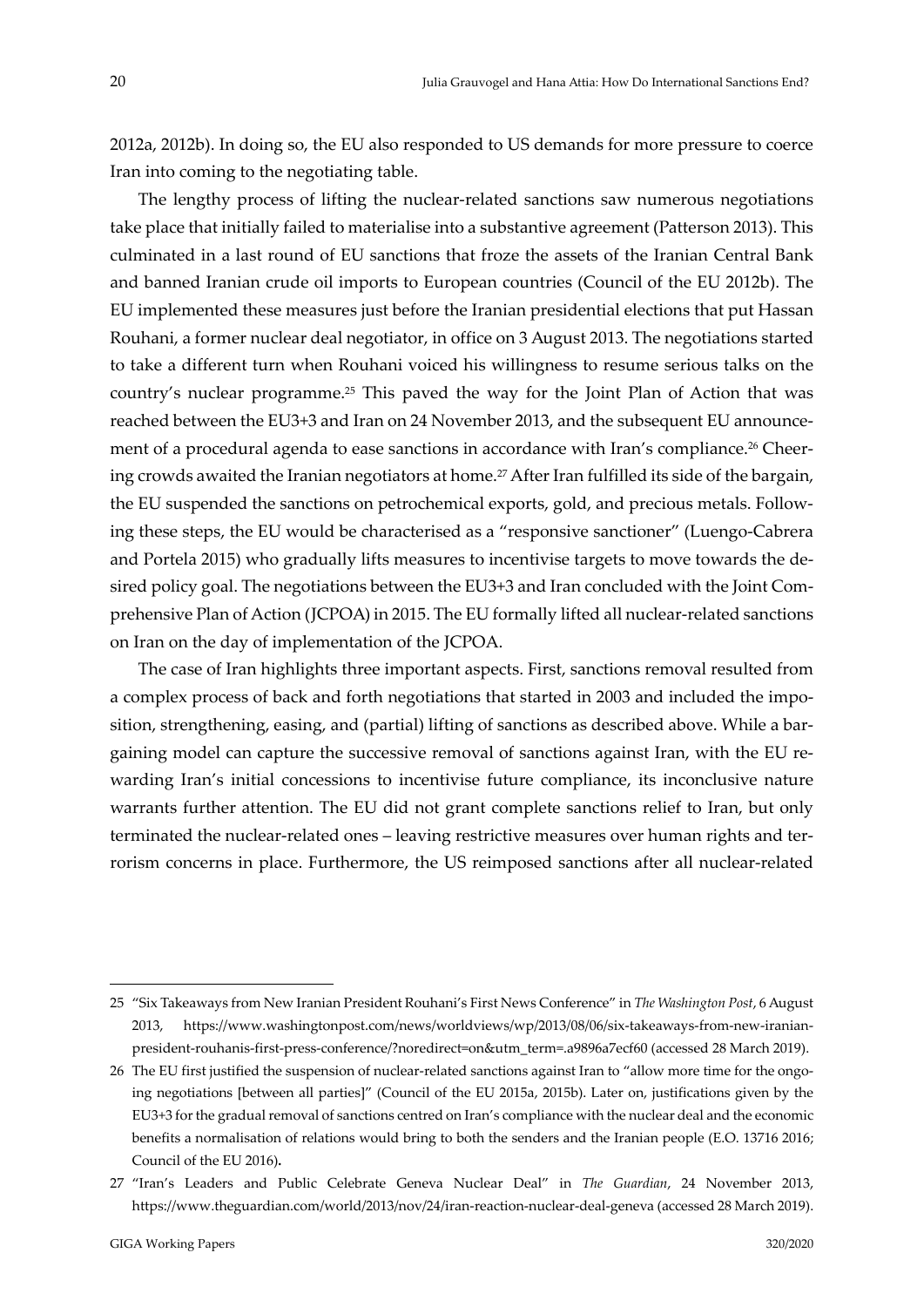ones against Iran had been lifted by the other EU3+3 members (E.O. 13846 2018). Despite me‐ dia reports about "Iran's sanctions lift,"28 the reality of incomplete sanctions removal thus forces us to rethink it carefully as a process rather than a single outcome.

Second, disagreement among and between the different senders, and their relations with other actors, complicated negotiations over the removal of sanctions. Even though this is not incompatible with a rational choice bargaining framework, "sanctions have usually been analysed as a secluded affair between two parties" (Hellquist 2016: 997) – in other words, a target and a unitary sender. Instead, the case of Iran points to the importance of multiple relations that transcend the sender–target dyad. The firm unwillingness of the US to relax sanctions was a challenge for European attempts to lift sanctions in response to the gradual progressing of the negotiations. Furthermore, the Iranian case highlights how actors other than the sender and target decisively shaped the political context in which talks over the potential removal of sanctions took place. The EU decided to first impose sanctions on Iran when the threat of an Israeli attack on Iran loomed large on the horizon. According to the EU, this necessitated a more consequential response to prevent escalation into a military conflict (Patterson 2013; Tabrizi and Santini 2012).<sup>29</sup> Similarly, joint Israeli and Saudi pressure was particularly noteworthy when it came to intensifying the termination talks, with both countries pressing for Iran's continued isolation.30 The termination process was further complicated with the election of Trump to office, who fulfilled his campaign promise31 and withdrew the US from the JCPOA – thus creating frictions among the senders. His administration imposed the "highest level" of extraterritorial economic sanctions (White House 2018), which target foreign countries and entities doing business with Iran (E.O. No. 13846 2018) at a time when the EU had lifted all nuclear‐related measures.

This asynchronous sanctions removal, third, has severely affected the signalling dimension thereof. The uncompromising US approach has undermined the credibility of the Europeans'

1

<sup>28</sup> See, for example, "Iran's Sanctions Lift and the West Goes to Talk Business" in *The New York Times*, 25 January 2016, https://www.nytimes.com/2016/01/26/business/international/airbus‐iran‐aircraft‐talks.html (accessed 28 March 2019).

<sup>29</sup> "Israel Weighs Merits of Solo Attack on Iran" *in Wall Street Journal*, 21 April 2010, http://online.wsj.com/arti‐ cle/SB10001424052748703757504575194223689622084.html (accessed 28 March 2019).

<sup>30</sup> "S. Arabia, Israel Admit Secret Talks on Iran" in *Tehran Times*, 6 June 2015, https://www.teh‐ rantimes.com/news/247154/S‐Arabia‐Israel‐admit‐secret‐talks‐on‐Iran; "ألأزمة بعن تضحي أمريكا السعودية أم العرب‐و‐العالم/868810-بمن‐تضحي‐أمریكا-السعودیة۔/com.Masr Alarabia, 5 January 2016, http://www.masralarabia.com /إیران ‐ala.www 2018, April 3 ,TV Alalam on" أم‐إیران.; "حدیث ابن سلمان عن حرب ضد إیران؛ حسابات غیر دقیقة ,Arael Says Iran Lied on Nuclear Arms محدیث‐ابن‐سلمان‐عن‐حرب‐ضد‐إیران؛‐حسابات‐غیر‐دقیقة/14681817/1ews/ محدوث Pressures U.S. to Scrap Deal" on Reuters, 30 April 2018, https://www.reuters.com/article/us-israel-iran-netanyahu/israel‐says‐iran‐lied‐on‐nuclear‐arms‐pressures‐u‐s‐to‐scrap‐deal‐idUSKBN1I11CJ (all accessed 28 March 2019).

<sup>31</sup> "Donald Trump's Big 10 Foreign Policy Pledges—Will He Stick to Them?" in *USA Today*, 18 November 2016, https://eu.usatoday.com/story/news/world/2016/11/17/trump‐foreign‐policy‐campaign‐promises/93802880/ (accessed 28 March 2019).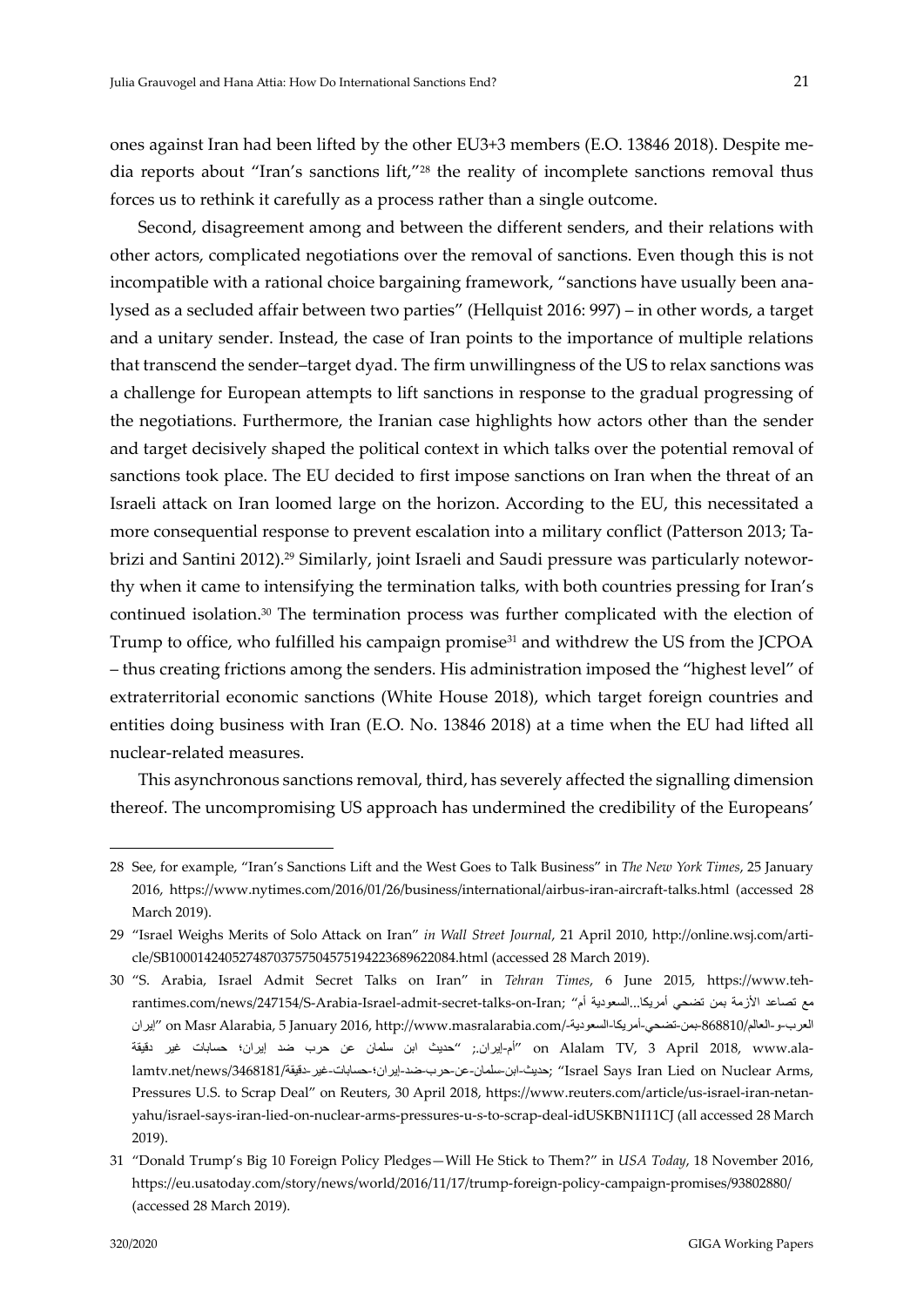message of cooperation and rapprochement. Thus, following the US withdrawal from the deal, the EU openly condemned the US sanctions and strongly signalled its resolve to normalise its relationship with Iran (EU External Action Service 2018). The European commitment to keep the JCPOA intact thus clearly diverges from the US attempts to use the Plan for the implicit, yet thinly concealed, goal of regime change.<sup>32</sup>

The diverging EU and US stances on Iran have not only created practical problems, but also reconfigured sociopolitical relations between the three parties. On the one hand, the EU reactivated its blocking statue<sup>33</sup> – which obstructs the US-imposed restrictive measures, as a way to protect European companies doing business with Iran (European Commission 2018) and to respond to Iranian demands for "a compensation for the effects of US sanctions."34 The blocking statute made manifest the Europeans' voiced commitment to the JCPOA. It also signalled to the international community that the nuclear deal is an international agreement between two parties that one side cannot breach unilaterally.<sup>35</sup> On the other hand, it created an Iranian narrative of "us" (Iran and the EU) against "them" (the US) and reinforced strong anti-US sentiment.36

In this regard, the Iranian case highlights how the different senders clashed over normative substance – as lifting sanctions was a symbol of Iran's reintegration into the global community after more than a decade of political and economic isolation. The reimposition of US sanctions on Iran despite its compliance highlights the shortcomings of the conventional rational choice approach. Remaining part of the JCPOA deal would have normalised relations with Iran and contributed to stability in the region by legally binding Iran to the maintenance of a peaceful nuclear programme – not to mention that a deal was in the "best interest of America's security, as well as the security of [America's] allies" (US Deputy Secretary Anthony Blinken 2015). However, the US administration did not perceive sanctions removal as a simple act of economic relief but also as a strong signal for the reintegration of adversaries "branded as forces of evil and immoral" (Nephew 2018: 66) – something which had to be prevented.

1

<sup>32</sup> "Lamont: US sanctions aimed at regime change in Iran" on Sky's Ian King Live programme talking to Norman Lamont, 5 November 2018, https://news.sky.com/story/lamont-us-sanctions-aimed-at-regime-change-in-iran-11545757 (accessed 28 March 2019).

<sup>33</sup> The blocking statute was first introduced by the EU in response to US‐imposed extraterritorial sanctions on non‐US companies investing in the Iranian oil and gas sector in 1996 (Council of the EU 1996).

<sup>34</sup> "Zarif: Europe Must Protect Nuclear Deal for 'Its Own Sovereignty'" in *Tehran Times*, 21 September 2018, https://www.tehrantimes.com/news/427668/Zarif‐Europe‐must‐protect‐nuclear‐deal‐for‐its‐own‐sovereignty (accessed 28 March 2019).

<sup>35</sup> "JCPOA Is International Deal That Can't Be Breached by One Side: Iran" in *Tehran Times*, 6 December 2016, https://www.tehrantimes.com/news/408873/JCPOA‐is‐international‐deal‐that‐can‐t‐be‐breached‐by‐one‐side (accessed 28 March 2019).

<sup>36</sup> "Europeans United with Iran against U.S.: Nahavandian" in *Tehran Times*, 26 September 2016, https://www.teh‐ rantimes.com/news/406733/Europeans‐united‐with‐Iran‐against‐U‐S‐Nahavandian (accessed 28 March 2019).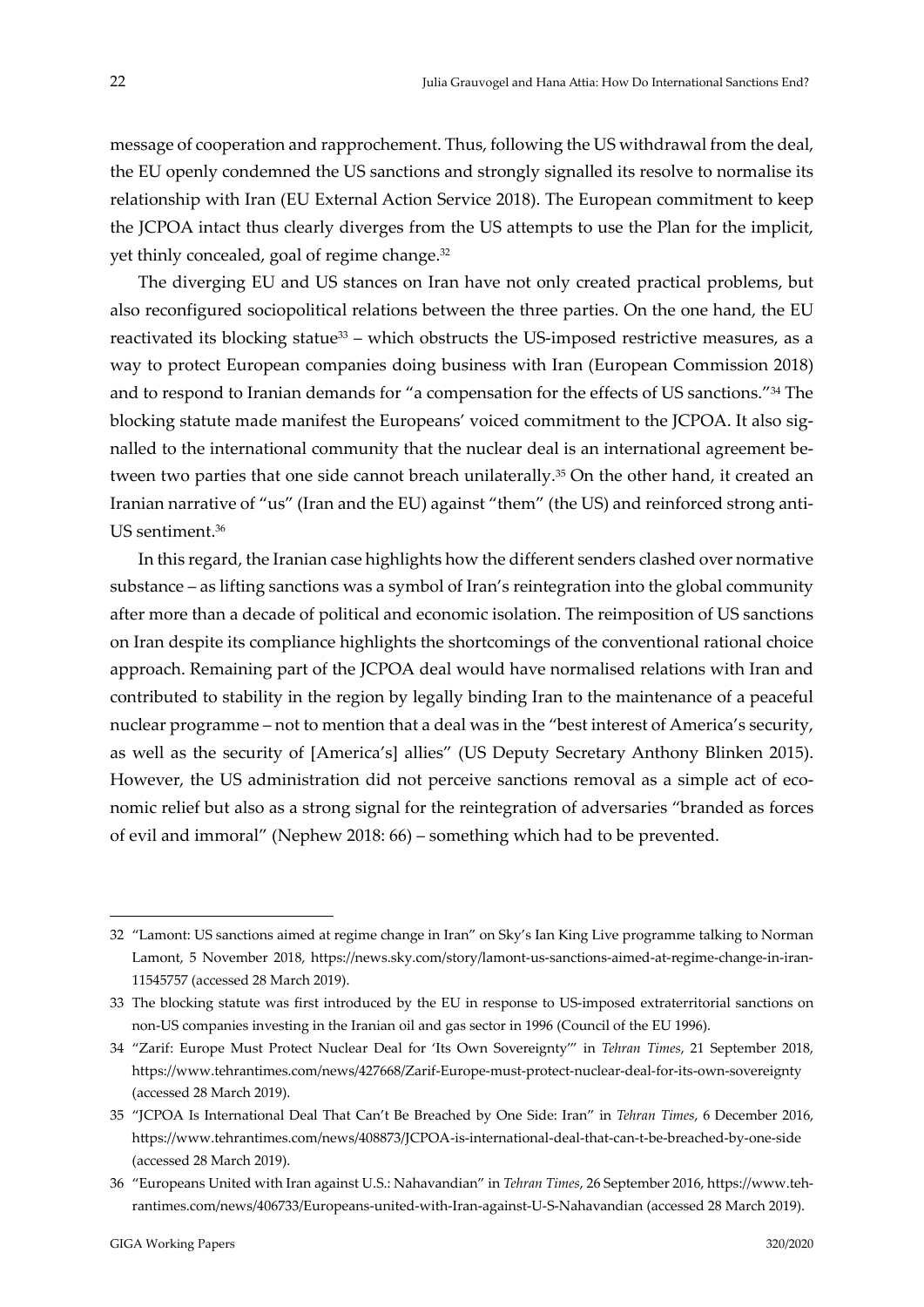In summary, the removal of measures against Zimbabwe and Iran represented inconclusive processes subject to diverging interpretations. The multifaceted relations between the dif‐ ferent actors involved in these debates and their contestation over the potential lifting of restrictions decisively shaped these processes. In their deliberations, these actors sometimes fol‐ lowed different logics of action. Hence, the two cases highlight that the signalling dimension of sanctions termination is as important as the economic costs or benefits related to the contin‐ uation or removal of such measures.

### **5 Conclusion**

Research on the end of international sanctions is still in its infancy. Explanations of the varying duration and termination of external pressure remain sparse, and are inherently limited be‐ cause existing research has heavily relied on a rational, interstate bargaining framework that tends to model sanctions termination as a singular event based on the sender's cost–benefit calculations. To address these shortcomings, the paper has proposed a process-oriented, relational, and signalling approach to the study of sanctions termination. Previous research on sanctions termination has largely overlooked how some aspects, such as the volatile and gradual nature of termination processes and the importance of third-party actors situated outside of sender–target relations, can be accounted for within the traditional methodological frame‐ work. However, in addition to more complex and nuanced accounts of termination processes, we have suggested conceptualising the termination of sanctions as a signal ending the highly symbolic international disapproval of the target – something that affects social relations between multiple actors beyond the economic realm. In addition, we can only account for the inconclusive nature of sanctions termination if we understand it as a process and not a single outcome.

Such a signal can be heavily contested, as our illustrative case studies on Zimbabwe and Iran have shown. These two cases highlight that it is important to examine the social relations between the multiple actors involved, and how their – often inconsistent – interplay affects the signalling dimension of sanctions termination; in order to understand the protracted nature of the process. These insights into the "how" of sanctions termination also allow us to develop thoughts on the "why," which may complement – or partially contradict – purely cost‐driven explanations. The case of Zimbabwe reveals that sanctions sometimes end because senders attempt to reward future norm‐conforming behaviour, but also that such a move can be highly controversial. Moreover, it illustrates that contestation over whether the EU had actually re‐ moved its sanctions in view of an inconclusive status quo became central to such debates. In the case of Iran, meanwhile, several actors within the US made a case for the non‐termination of sanctions despite the potential economic and security benefits that would result from a re‐ sumption of trade and increased regional stability, precisely because they did not want to send a signal of ending Iran's status as an international outcast.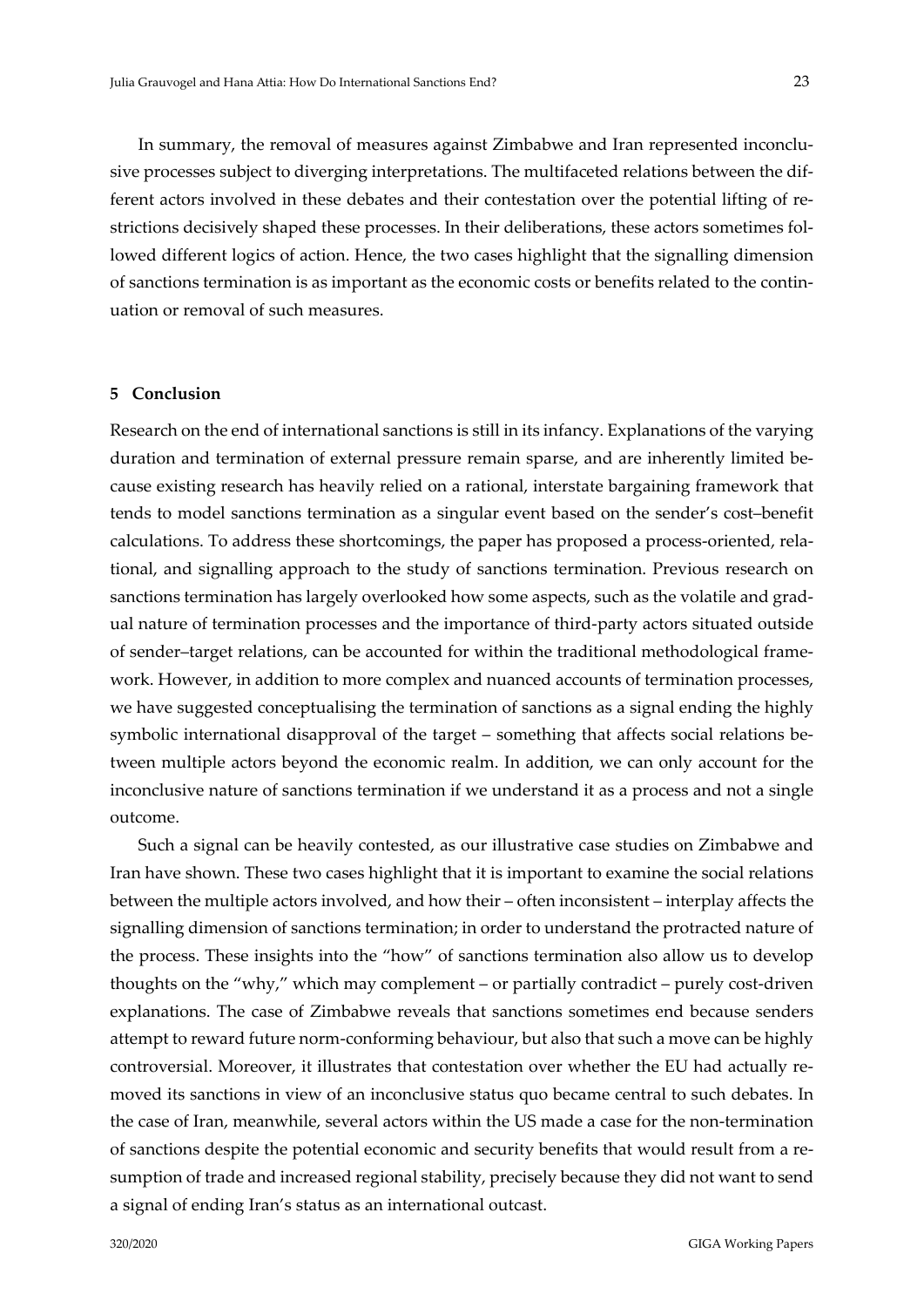To capture such processes as these, we need more diverse methodological approaches as well as more fine-grained data on sanctions termination with regard to both cross-national datasets and case studies. Recent large‐N datasets have started to address issues of gradualism (Portela and von Soest 2012) and the signalling dimension of sanctions (Biersteker et al. 2018), but these variables have been confined only to disentangling the process of imposition. More information on aspects such as the gradual removal of measures, the adaptation of goals, and the language around termination requirements could help to fill some of the outstanding gaps. Yet, case-oriented research – to the extent that it has explicitly addressed the issue of termination at all – also faces the challenge of accounting for it as a heavily contested social process and not only as the outcome of interstate bargaining (for notable exceptions, see Hellquist 2012; Jones 2015). Discourse analyses of original documents to tease out political actors' justi‐ fications and the reconstruction of local narratives on sanctions termination in the targeted states are crucial in this respect.

Going forwards, research should also look into the economic and – above all – political after‐effects of ending sanctions. Until now, "evaluations of sanctions typically tend to stop at the point of sanctions termination, with sanctions observers quickly turning their attention to other cases" (Andreas 2005: 339). As a result, researchers have mostly ignored the conse‐ quences of ending sanctions. If one does indeed take the signalling dimension seriously, it appears important to understand how the messages conveyed by ending this visible form of external pressure affect dynamics of contestation in both the sender and target states *after* the removal of sanctions.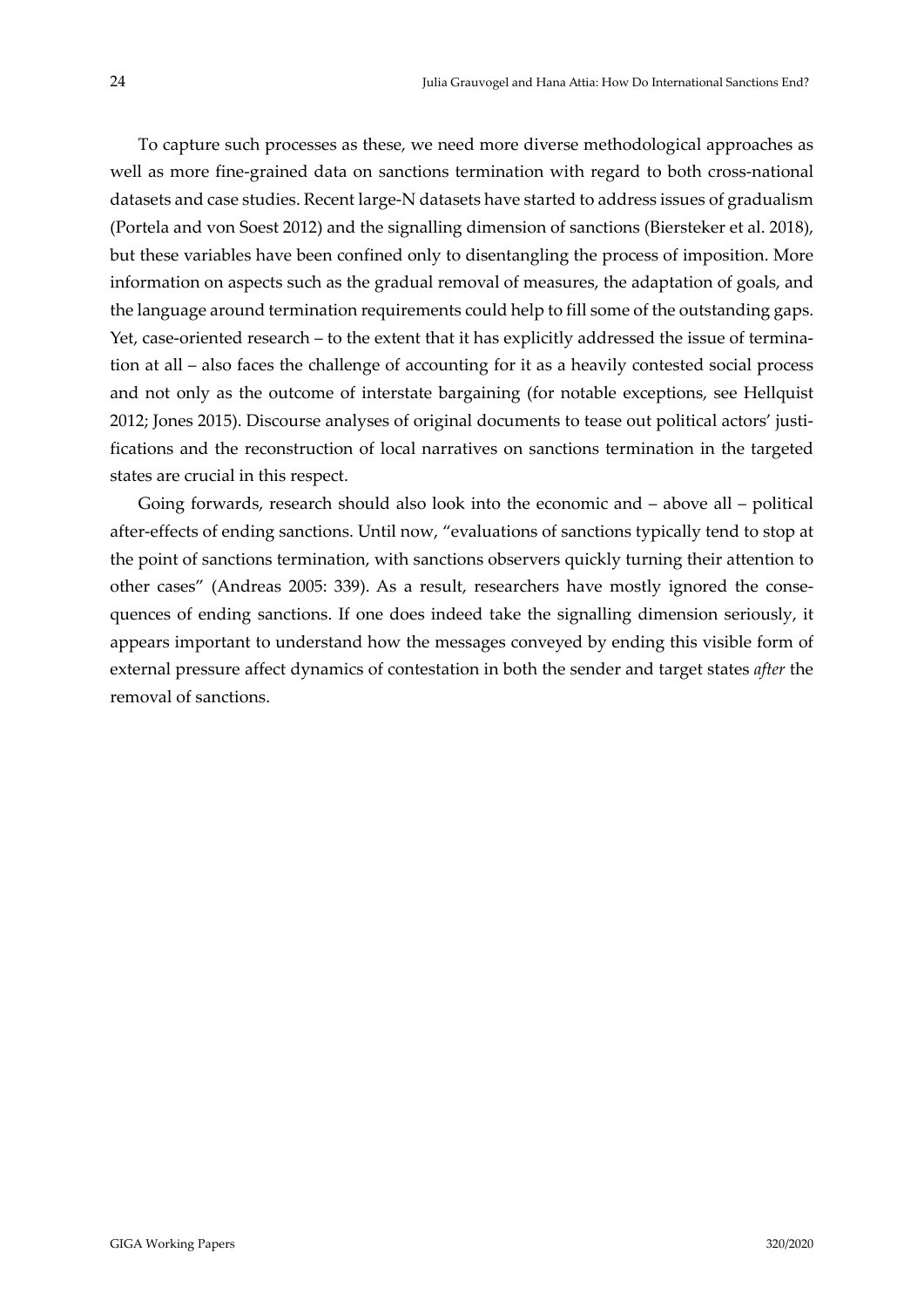### **Bibliography**

- *Abulof, Uriel* and *Markus Kornprobst*. 2017. 'Introduction: The Politics of Public Justification'. Contemporary Politics ISSN 23 (1): 1‐18.
- *Andreas, Peter*. 2005. 'Criminalizing Consequences of Sanctions: Embargo Busting and Its Leg‐ acy'. International Studies Quarterly 49 (2): 335‐60.
- *Ang, Adrian U‐Jin* and *Dursun Peksen*. 2007. 'When Do Economic Sanctions Work?' Political Re‐ search Quarterly 60 (1): 135-45.
- *Bapat, Navin A.* and *T. Clifton Morgan*. 2009. 'Multilateral Versus Unilateral Sanctions Reconsid‐ ered: A Test Using New Data'. International Studies Quarterly 53 (4): 1075‐94.
- *Baldwin, David A*. 2006. 'The Sanctions Debate and the Logic of Choice'. International Security 24 (3): 80‐107.
- *Barnett, Michael* and *Raymond Duvall*. 2005. 'Power in International Politics'. International Or‐ ganization 59 (1): 39‐75.
- *Biersteker, Thomas J*.*, Sue E. Eckert* and *Marcos Tourinho*. 2016. Targeted Sanctions: The Impacts and Effectiveness of United Nations Action*.* Cambridge: Cambridge University Press.
- *Biersteker, Thomas J*., *Sue E. Eckert*, *Marcos Tourinho* and *Zuzana Hudáková*. 2018. 'UN Targeted Sanctions Datasets (1991–2013)'. Journal of Peace Research 55 (3): 404–12.
- *Blinken, Antony*. 2015. Full Committee Hearing Iran Nuclear Negotiations: Status of Talks and the Role of Congress. Washington, D.C.: U.S. Senate.
- *Bolks, Sean M*. and *Dina Al‐Sowayel*. 2000. 'How Long Do Economic Sanctions Last? Examining the Sanctioning Process through Duration'. Political Research Quarterly 53 (2): 241‐65.
- *Bonetti, Shane*. 1994. 'The Persistence and Frequency of Economic Sanctions'. In Economics of International Security, 183‐93. London: Macmillan.
- *Bousquet, Antoine* and *Simon Curtis*. 2011. 'Beyond Models and Metaphors: Complexity Theory, Systems Thinking and International Relations'. Cambridge Review of International Affairs 24 (1): 43‐62.
- *Brzoska, Michael*. 2015. 'International sanctions before and beyond UN sanctions'. International Affairs 91 (6): 1339‐49.
- *Chan, Stephen* and *Hasu Patel*. 2006. 'Zimbabwe's Foreign Policy: A Conversation'. The Round Table 95 (384): 175‐90.
- *Chandler, David*. 2012. 'Resilience and Human Security: The Post‐Interventionist Paradigm'. Se‐ curity Dialogue 43 (3): 213‐29.
- *Charron, Andrea* and *Clara Portela*. 2016. 'The Relationship Between United Nations Sanctions and Regional Sanctions Regimes'. In Targeted Sanctions*:* The Impacts and Effectiveness of United Nations Action. Cambridge: Cambridge University Press.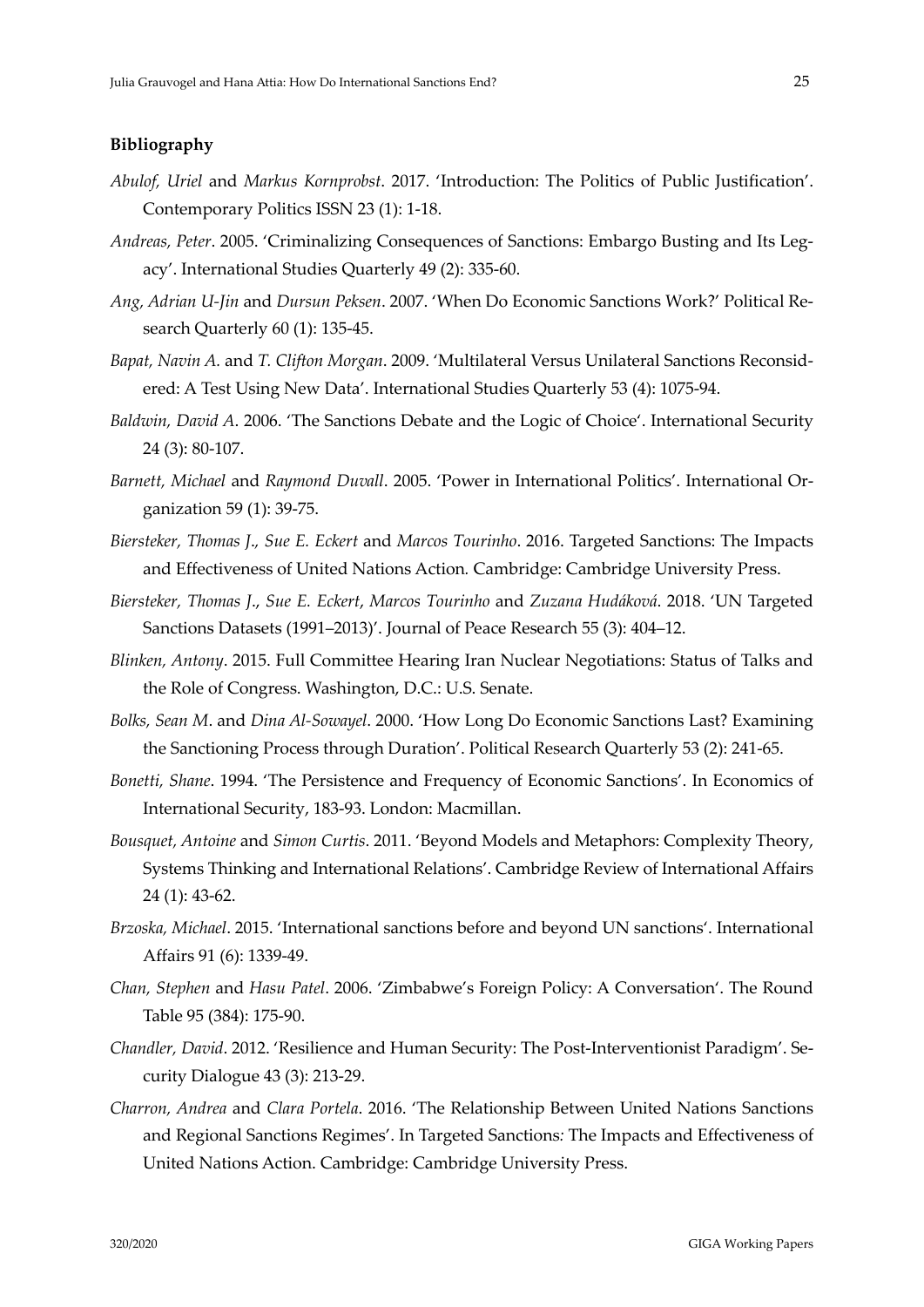- *Collier, David* and *Colin Elman*. 2008. 'Qualitative and Multi‐Method Research: Organizations, Publication, and Reflections on Integration'. In Oxford Handbook of Political Methodol‐ ogy, 780–95. Oxford: Oxford University Press.
- *Council of the European Union*. 1996. Council Regulation (EC) No 2271/96 of 22 November 1996 Protecting against the Effects of the Extra‐Territorial Application of Legislation Adopted by a Third Country, and Actions Based Thereon or Resulting Therefrom.
- ———. 2002. Council Common Position 2002/145/CFSP of 18 February 2002 Concerning Re‐ strictive Measures against Zimbabwe.
- ———. 2007a. Council Common Position 2007/140/CFSP of 27 February 2007 Concerning Re‐ strictive Measures against Iran.
- ———. 2007b. Council Regulation (EC) No 423/2007 of 19 April 2007 Concerning Restrictive Measures against Iran.
- ———. 2010. Council Decision 2010/413/CFSP of 26 July 2010 Concerning Restrictive Measures against Iran and Repealing Common Position 2007/140/CFSP.
- ———. 2012a. Council Decision 2012/35/CFSP of 23 January 2012 Amending Decision 2010/413/CFSP Concerning Restrictive Measures against Iran.
- ———. 2012b. Council Decision 2012/635/CFSP of 15 October 2012 Amending Decision 2010/413/CFSP Concerning Restrictive Measures against Iran.
- ———. 2013. Council Regulation (EU) No 298/2013 of 27 March 2013 Amending Regulation (EC) No 314/2004 Concerning Certain Restrictive Measures in Respect of Zimbabwe.
- ———. 2015a. 'Iran: Suspension of EU Sanctions Extended by One Week'.
- ———. 2015b. 'Iran: Suspension of EU Sanctions Extended'. 21 February 2019.
- ———. 2016. 'Iran: Declaration by the High Representative on Behalf of the EU on the One Year Anniversary of the JCPOA'.
- *Cox, Dan G.* and *A. Cooper Drury*. 2006. 'Democratic Sanctions: Connecting the Democratic Peace and Economic Sanctions'. Journal of Peace Research 43 (6): 709‐22.
- *Crawford, Neta C.* and *Audie Klotz*. 1999. How Sanctions Work: Lessons from South Africa. New York: St. Martin's.
- *Dashti‐Gibson, Jaleh* and *Patricia Davis/Benjamin Radcliff*. 1997. 'On the Determinants of the Suc‐ cess of Economic Sanctions: An Empirical Analysis'. American Journal of Political Science 41 (2): 608–18.
- *Department of the Treasury*. 2015. 31 CFR Part 515 Cuban Assets Control Regulations.
- ———. 2017. 31 CFR Part 515 Cuban Assets Control Regulations.
- *Dizaji, Sajjad Faraji* and *Peter A. G. van Bergeijk*. 2013. 'Potential Early Phase Success and Ultimate Failure of Economic Sanctions: A VAR Approach with an Application to Iran'. Journal of Peace Research 50 (6): 721‐36.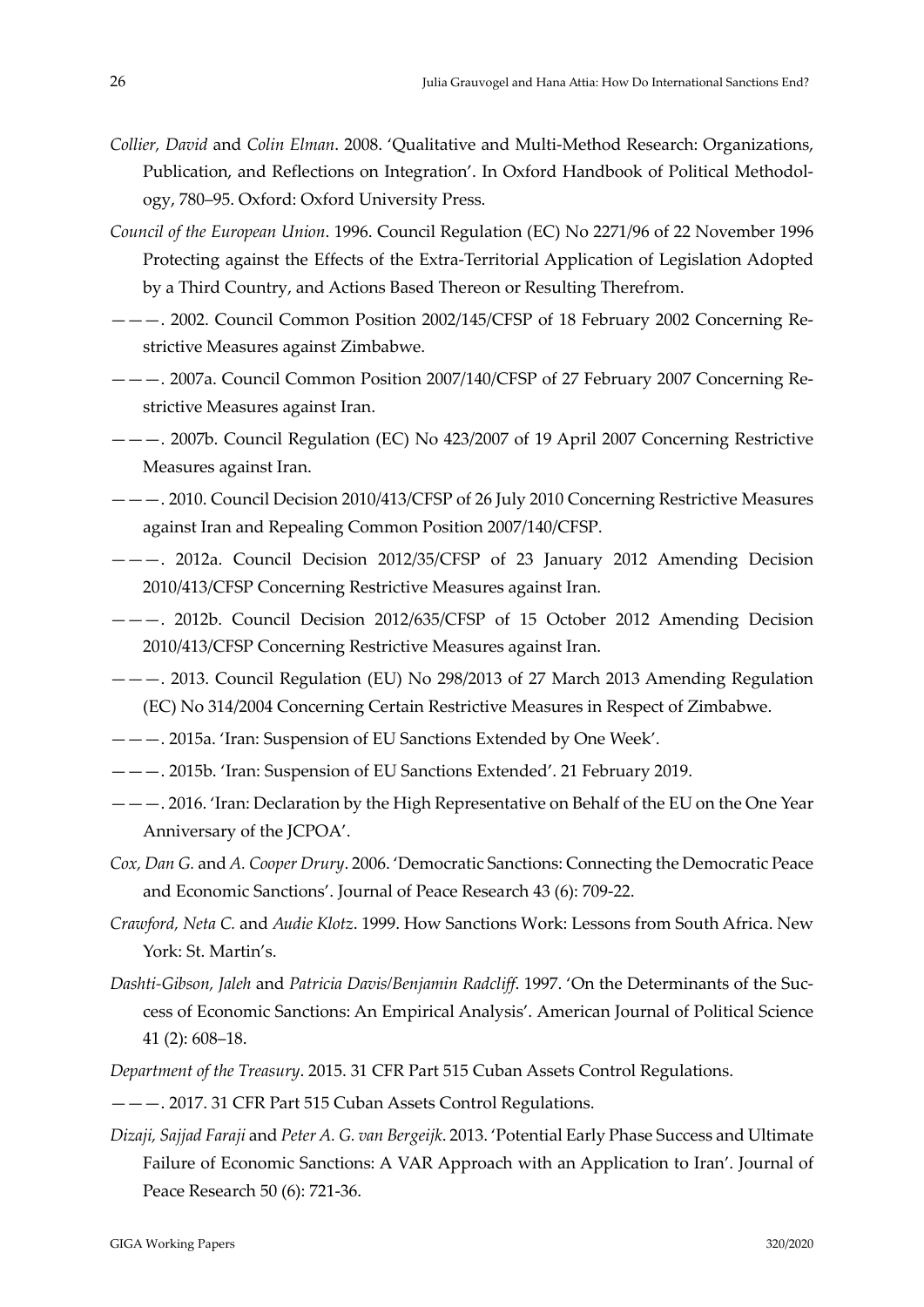- *Dorussen, Han* and *Jongryn Mo*. 2001. 'Ending Economic Sanctions Audience Costs and Rent‐ Seeking as Commitment Strategies'. Journal of Conflict Resolution 45 (4): 395‐426.
- *Doxey, Margaret P*. 1980. Economic Sanctions and International Enforcement. London: Macmil‐ lan.
- *Drezner, Daniel W*. 1999. The Sanctions Paradox: Economic Statecraft and International Rela‐ tions. Cambridge: Cambridge University Press.
- ———. 2000. 'Bargaining, Enforcement, and Multilateral Sanctions: When Is Cooperation Counterproductive?' International Organization 54 (1): 73‐102.
- ———. 2003. 'The Hidden Hand of Economic Coercion'. International Organization 57 (3): 643‐ 59.
- *Drury, A. Cooper*. 1998. 'Revisiting Economic Sanctions Reconsidered'. Journal of Peace Research 35 (4): 497‐509.
- *Early, Bryan R*. 2011. 'Unmasking the Black Knights: Sanctions Busters and Their Effects on the Success of Economic Sanctions'. Foreign Policy Analysis 7 (4): 381‐402.
- *Eaton, Jonathan/Maxim Engers*. 1999. 'Sanctions: Some Simple Analytics'. American Economic Review 89 (2): 409‐14.
- *Elliott, Kimberly Ann* and *Gary Clyde Hufbauer*. 1999. 'Same Song, Same Refrain? Economic Sanc‐ tions in the 1990's'. American Economic Review 89 (2): 403‐8.
- *E.O. 13716*. 2016. 'Executive Order 13716 of January 16, 2016 Revocation of Executive Orders 13574, 13590, 13622, and 13645 With Respect to Iran, Amendment of Executive Order 13628 With Respect to Iran, and Provision of Implementation Authorities for Aspects of Certain Statutory Sanctions Outside the Scope of U.S. Commitments Under the Joint Comprehen‐ sive Plan of Action of July 14, 2015'. Washington, D.C.
- *E.O. 13846*. 2018. 'Executive Order 13846 of August 6, 2018 Reimposing Certain Sanctions With Respect to Iran'. Washington, D.C.
- *E.O. 13288*. 2003. 'Executive Order 13288—Blocking Property of Persons Undermining Demo‐ cratic Processes or Institutions in Zimbabwe'. E.O. 13288.
- *E.O. 13846*. 2018. 'Executive Order 13846 of August 6, 2018 Reimposing Certain Sanctions With Respect to Iran'. E.O. 13846.
- *Eriksson, Mikael*. 2007. 'Targeting the Leadership of Zimbabwe: A Path to Democracy and Nor‐ malization?' Uppsala: Department of Peace and Conflict Research.
- ———. 2016. Targeting Peace: Understanding UN and EU Targeted Sanctions. London: Routledge.
- *Escribà‐Folch, Abel* and *Joseph Wright.* 2010. 'Dealing with Tyranny: International Sanctions and the Survival of Authoritarian Rulers'. International Studies Quarterly 54 (2): 335‐59.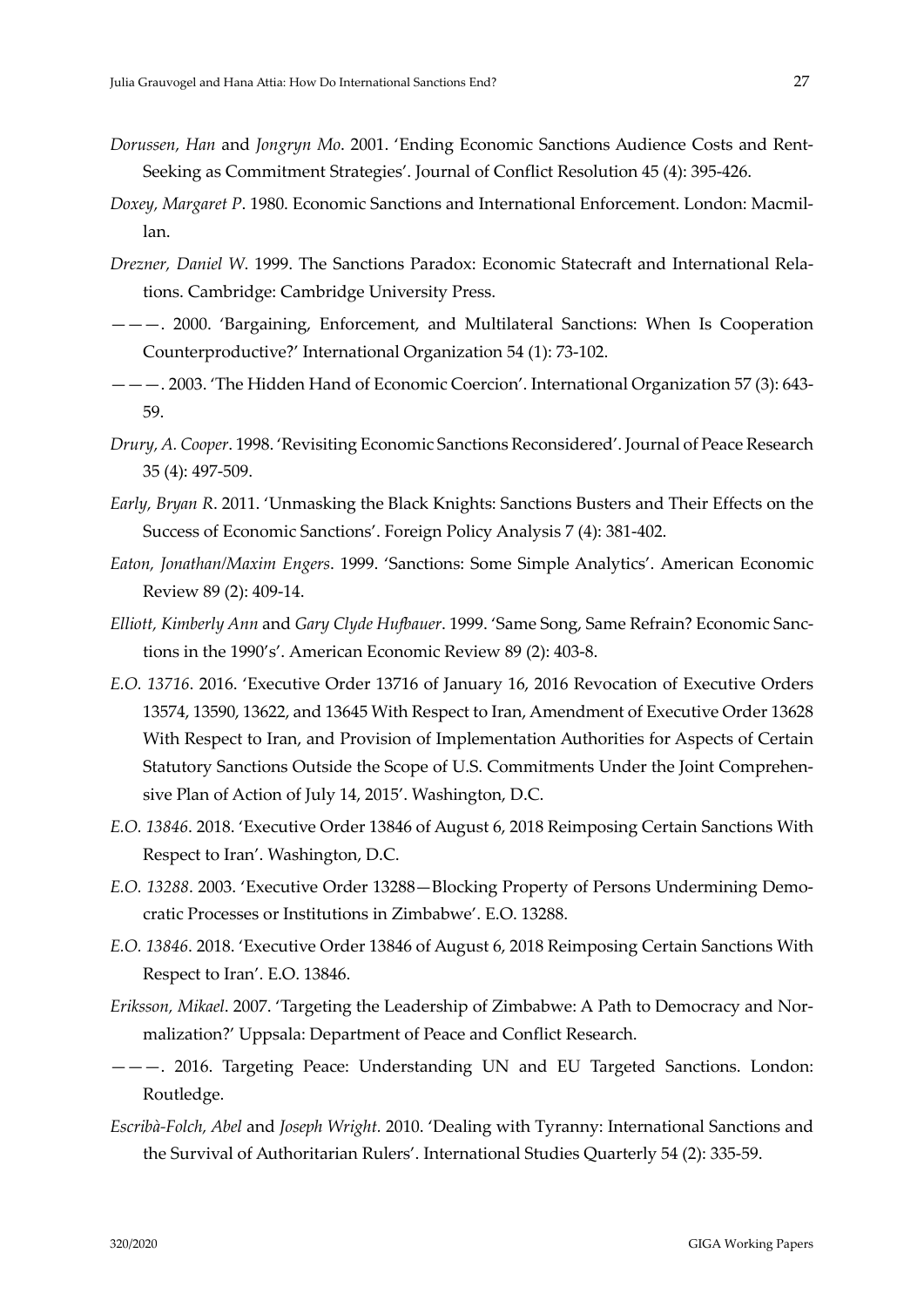- *European Commission*. 2018. 'Updated Blocking Statute in Support of Iran Nuclear Deal Enters into Force'. European Commission. 6 August 2018.
- *European Parliament*. 2013. 'Detention of human rights activists in Zimbabwe. European Parlia‐ ment resolution of 7 February 2013 on the detention of human rights activists in Zimbabwe (2013/2536(RSP)) '. European Parliament. 7 February 2013.
- *European Union External Action Service*. 2015. 'Joint Statement by EU High Representative Fed‐ erica Mogherini and Iranian Foreign Minister Javad Zarif'. European Union External Ac‐ tion Service Homepage. 18 October 2015. https://eeas.europa.eu/delegations/cuba/3117/joint-statement-by-eu-high-representative-federica-mogherini-and-iranian‐foreign‐minister‐javad‐zarif\_en.
- ———. 2018. 'Declaration by the High Representative on Behalf of the EU Following US Presi‐ dent Trump's Announcement on the Iran Nuclear Deal (JCPOA)'. European Union Exter‐ nal Action Service. 9 May 2018.
- *Fearon, James D*. 1994. 'Domestic Political Audiences and the Escalation of International Dis‐ putes'. The American Political Science Review 88 (3): 577‐92. https://doi.org/10.2307/2944796.
- *Flyvbjerg, Bent*. 2006. 'Five Misunderstandings about Case‐Study Research'. Qualitative Inquiry 12 (2): 219‐45.
- *Galtung, Johan*. 1967. 'On the Effects of International Economic Sanctions: With Examples from the Case of Rhodesia'. World Politics 19 (3): 378‐416.
- ———. 2011. Coercing, Constraining and Signalling: Explaining and Understanding Interna‐ tional Sanctions After the End of the Cold War. Colchester: European Consortium for Po‐ litical Research (ECPR).
- ———. 2016. The Success of Sanctions: Lessons Learned from the EU Experience. Routledge.
- *Giumelli, Francesco*. 2011. Coercing, Constraining and Signalling: Explaining UN and EU Sanc‐ tions After the Cold War. Colchester: European Consortium for Political Research (ECPR).
- *Grauvogel, Julia*, *Amanda A. Licht* and *Christian von Soest*. 2017. 'Sanctions and Signals: How In‐ ternational Sanction Threats Trigger Domestic Protest in Targeted Regimes'. International Studies Quarterly 61 (1): 86‐97.
- *Grauvogel, Julia* and *Christian von Soest*. 2015. Die Verfehlte Sanktionspolitik des Westens gegen Simbabwe. Hamburg: GIGA Focus Afrika.
- *Grauvogel, Julia* and *Christian von Soest*. 2014. 'Claims to legitimacy count: Why sanctions fail to instigate democratisation in authoritarian regimes*ʹ.* European Journal of Political Research 53 (4).
- *Hellquist, Elin*. 2012. Creating 'the Self' by Outlawing 'the Other'? EU Foreign Policy Sanctions and the Quest for Credibility. Florence: European University Institute.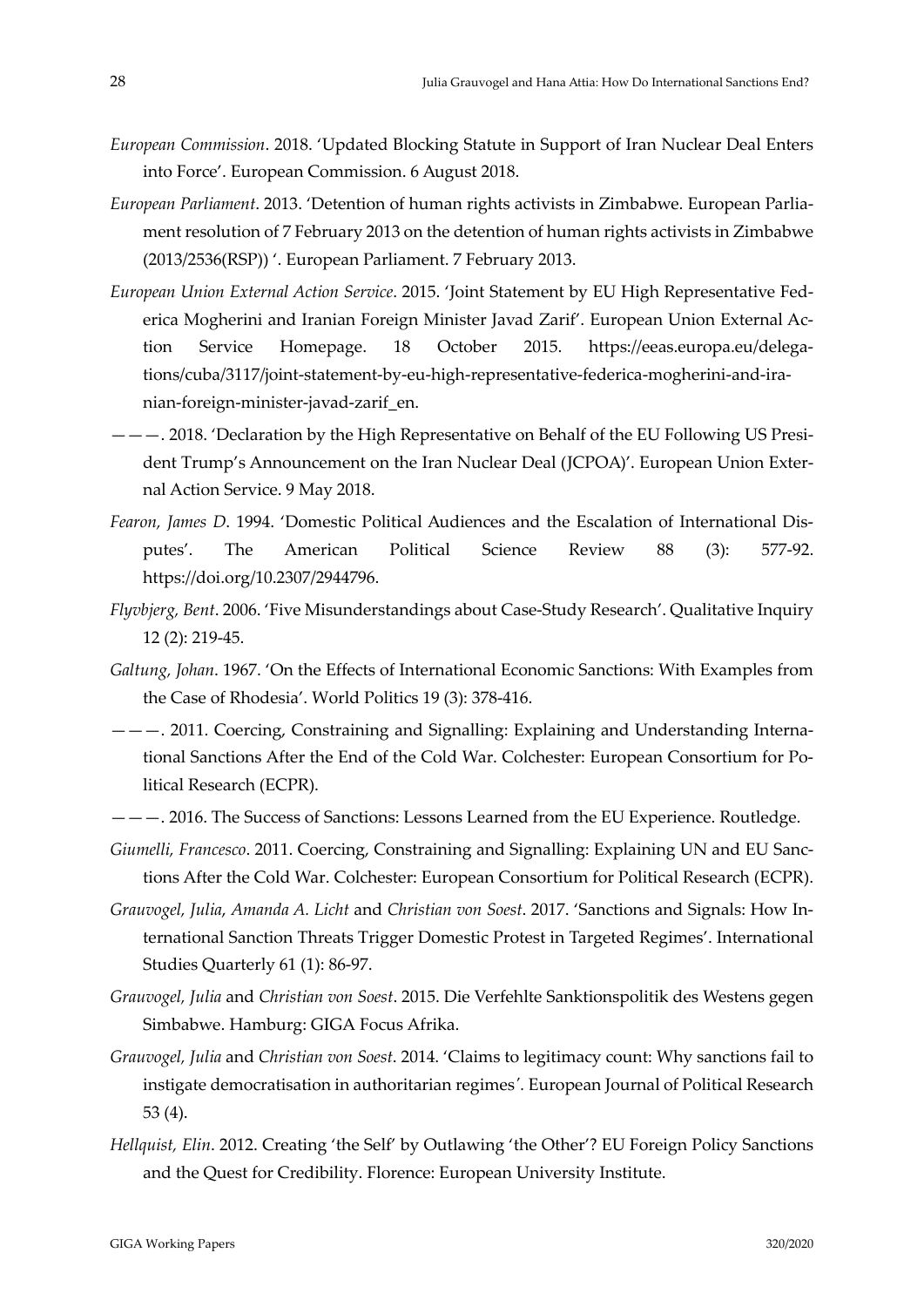- ———. 2016. 'Either with Us or against Us? Third‐Country Alignment with EU Sanctions against Russia/Ukraine'. Cambridge Review of International Affairs 29 (3): 997‐1021.
- ———. 2017. 'Sanctions and Contested Normative Authority in Regional and International Af‐ fairs'. In: Aarhus University.
- ———. 2018. 'Ostracism and the EU's Contradictory Approach to Sanctions at Home and Abroad'. Contemporary Politics, 2018: 1‐26.
- *Hoekman, Thys*. 2013. 'Testing Ties: Opposition and Power‐Sharing Negotiations in Zimbabwe'. Journal of Southern African Studies 39 (4): 903‐20.
- *Hufbauer, Gary Clyde* and *Jeffrey J. Schott*. 1985. 'Economic Sanctions and US Foreign Policy'. Political Science & Politics 18 (4): 727‐35.
- *Hufbauer, Gary Clyde, Jeffrey J. Schott* and *Kimberley Ann Elliott*. 1990. Economic Sanctions Recon‐ sidered. Washington, D.C. Peterson Institute of International Economics.
- *Hufbauer, Gary Clyde*, *Jeffrey J. Schott*, *Kimberley Ann Elliott* and *Barbara Oegg*. 2007. Economic Sanctions Reconsidered. Washington, D.C. Peterson Institute of International Economics.
- *Jones, Lee*. 2015. Societies under Siege: Exploring How International Economic Sanctions (Do Not) Work. Oxford: Oxford University Press.
- *Kaempfer, William H.* and *Anton D. Lowenberg*. 1992. International Economic Sanctions. A Public Choice Perspective. Boulder, C.O. Westview.
- *Krustev, Valentin L*. 2010. 'Strategic Demands, Credible Threats, and Economic Coercion Out‐ comes'. International Studies Quarterly 54 (1): 147‐74.
- *Krustev, Valentin L.* and *T. Clifton Morgan*. 2011. 'Ending Economic Coercion: Domestic Politics and International Bargaining'. Conflict Management and Peace Science 28 (4): 351‐76.
- *Lindsay, James M*. 1986. 'Trade Sanctions as Policy Instruments: A Re‐Examination'. Internatio‐ nal Studies Quarterly 30 (2): 153‐73.
- *Luengo‐Cabrera, José* and *Clara Portela*. 2015. 'EU Sanctions: Exit Strategies'. Paris: European Un‐ ion Institute for Security Studies.
- *March, James G.* and *Johan P. Olsen*. 2011. 'The Logic of Appropriateness'. In The Oxford Hand‐ book of Political Science. Oxford: Oxford University Press.
- *McGillivray, Fiona* and *Allan C. Stam*. 2004. 'Political Institutions, Coercive Diplomacy, and the Duration of Economic Sanctions'. Journal of Conflict Resolution 48 (2): 154‐72.
- *McLean, Elena V.* and *Taehee Whang*. 2010. 'Friends or Foes? Major Trading Partners and the Suc‐ cess of Economic Sanctions'. International Studies Quarterly 54 (2): 427‐47.
- *Morgan, T. Clifton*, *Navin Bapat* and *Yoshiharu Kobayashi*. 2014. 'Threat and Imposition of Eco‐ nomic Sanctions 1945‐2005: Updating the TIES Dataset'. Conflict Management and Peace Science 31 (5): 541‐58.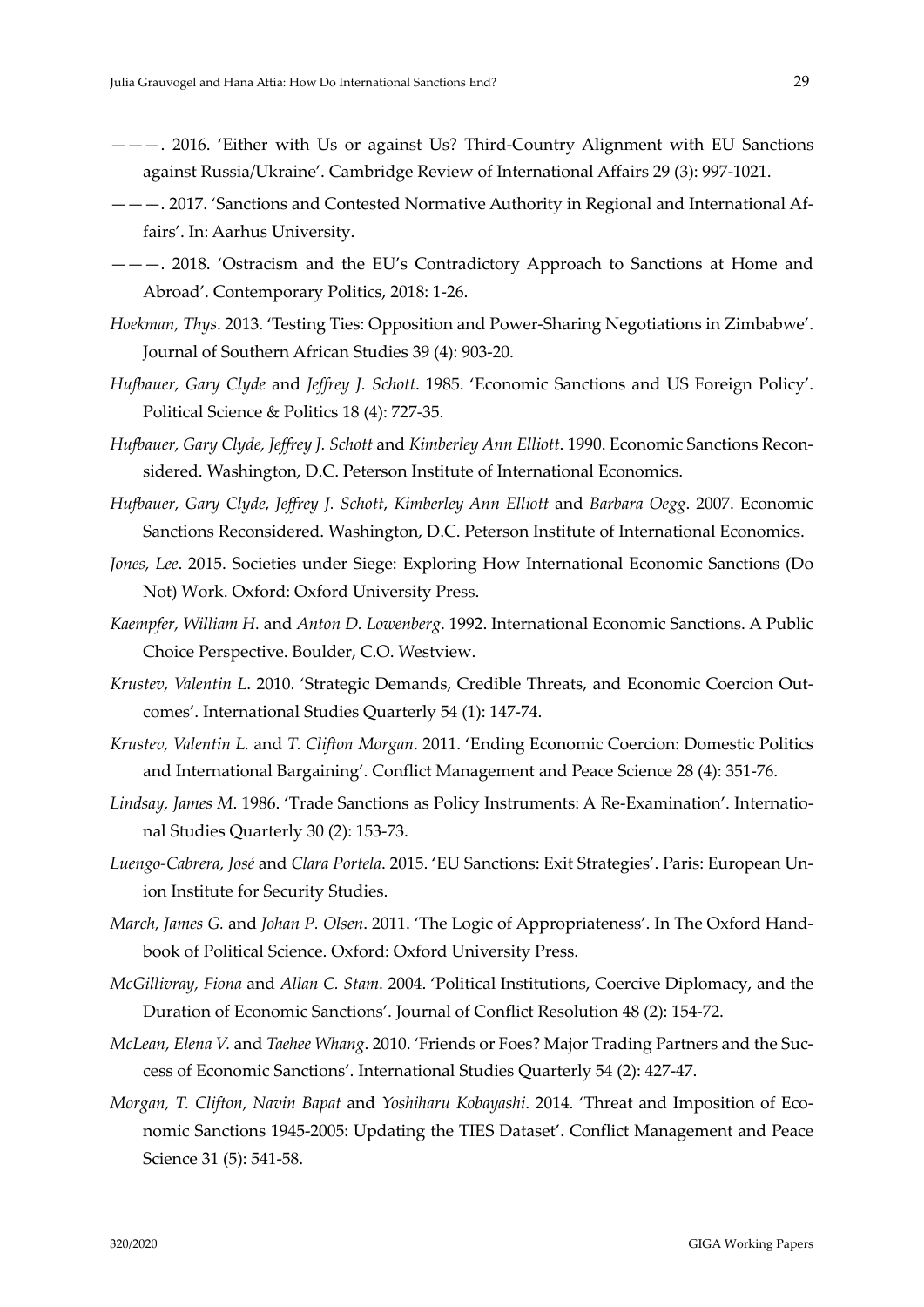- *Morgan, T. Clifton*, *Navin Bapat* and *Valentin Krustev*. 2009. 'The Threat and Imposition of Eco‐ nomic Sanctions, 1971‐2000'. Conflict Management and Peace Science 26 (1): 92‐110.
- *Morgan, T. Clifton* and *Valerie L. Schwebach*. 1997. 'Fools Suffer Gladly: The Use of Economic Sanctions in International Crises'. International Studies Quarterly 41 (1): 27‐50.
- *Nephew, Richard.* 2018. 'The Hard Part: The Art of Sanctions Relief'. The Washington Quarterly 41 (2): 63‐77.
- *Nooruddin, Irfan*. 2002. 'Modeling Selection Bias in Studies of Sanctions Efficacy'. International Interactions 28 (1): 59‐75.
- *Nyakudya, Munyaradzi*. 2013. 'Sanctioning the Government of National Unity: A Review of Zim‐ babwe's Relations with the West.' In The Hard Road to Reform: The Politics of Zimbabwe's Global Political Agreement. Harare: Weaver Press.
- *Obama, Barack*. 2016. 'Presidential Policy Directive United States‐Cuba Normalization'. White House. 14 October 2016.
- *Patterson, Ruairi*. 2013. 'EU Sanctions on Iran: The European Political Context'. Middle East Pol‐ icy 20 (1): 135‐46.
- *Peksen, Dursun*. 2017. 'Autocracies and Economic Sanctions: The Divergent Impact of Authori‐ tarian Regime Type on Sanctions Success'. Defence and Peace Economics 2017: 1‐16.
- *Portela, Clara*. 2010. European Union Sanctions and Foreign Policy: When and Why Do They Work? London: Routledge.
- *Portela, Clara* and *Christian von Soest*. 2012. GIGA Sanctions Dataset Codebook. Version 18 June 2012. Hamburg: GIGA German Institute of Global and Area Studies.
- *Smith, Alastair*. 1996. 'To Intervene or Not to Intervene A Biased Decision'. Journal of Conflict Resolution 40 (1): 16‐40.
- *Soest, Christian von* and *Michael Wahman*. 2015. 'Are Democratic Sanctions Really Counterpro‐ ductive?' Democratization 22 (6): 957‐80.
- *Tabrizi, Aniseh Bassiri* and *Ruth Hanau Santini*. 2012. 'EU Sanctions against Iran: New Wine in Old Bottles?' ISPI Analysis 97: 1‐7.
- *Targeted Sanctions Consortium*. 2014. 'UN Targeted Sanctions: Qualitative Database'. The Grad‐ uate Institute Geneva.
- *The Council of the European Union*. 2010. 'Council Decision 2010/92/CFSP of 15 February 2010 Extending Restrictive Measures against Zimbabwe'. 2010/92/CFSP. The European Union.
- ———. 2012a. 'Council Decision 2012/97/CFSP of 17 February 2012 Amending Decision 2011/101/CFSP Concerning Restrictive Measures against Zimbabwe'. 2012/97/CFSP. Euro‐ pean Union.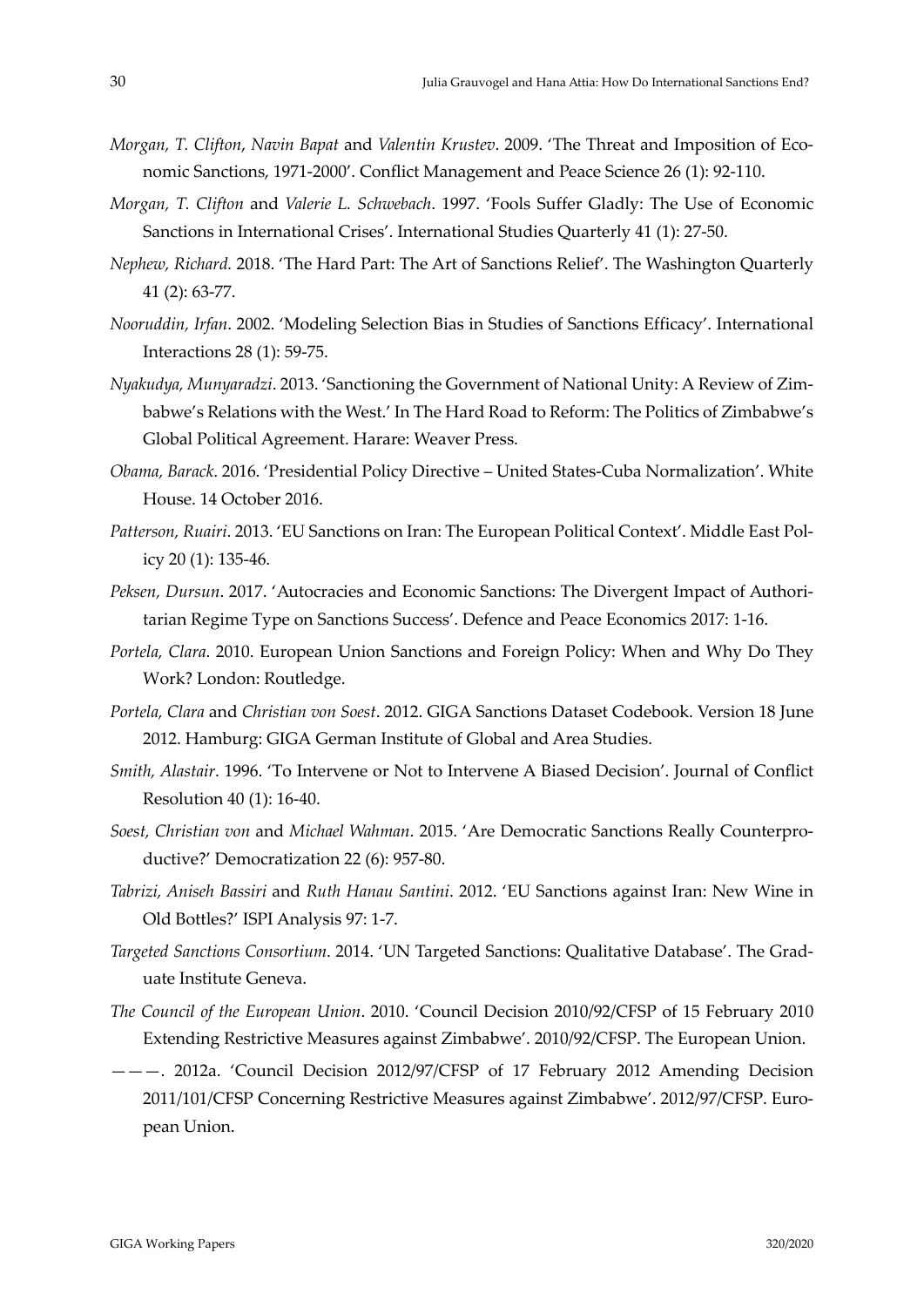- ———. 2012b. 'Council Decision of 7 August 2012 Extending the Validity of Decision 2012/96/EU and Suspending the Application of the Appropriate Measures Set out in Deci‐ sion 2002/148/EC (2012/470/EU)'. 2012/470/EU. The European Union.
- ———. n.d. 'Council Decision 2013/160/CFSP of 27 March 2013 Amending Decision 2011/101/CFSP Concerning Restrictive Measures against Zimbabwe'. 2013/160/CFSP. The European Union.
- *Tostensen, Arne* and *Beate Bull*. 2002. 'Are Smart Sanctions Feasible?' World Politics 54 (3): 373‐ 403.
- *United Nations Security Council*. 1998. Resolution 1192 (1998) Adopted by the Security Council at Its 3920th Meeting, on 27 August 1998.
- ———. 2003. Resolution 1506 (2003) Adopted by the Security Council at Its 4820th Meeting (Part II), on 12 September 2003.
- ———. 2006. Resolution 1737 (2006) Adopted by the Security Council at Its 5612th Meeting, on 23 December 2006.
- *United States Congress*. 2001. Zimbabwe Democracy and Economic Recovery Act of 2001.
- *Whang, Taehee*, *Elena V. McLean* and *Douglas W. Kuberski*. 2013. 'Coercion, Information, and the Success of Sanction Threats'. American Journal of Political Science 57 (1): 65‐81.
- *White House*. 2018. 'Remarks by President Trump on the Joint Comprehensive Plan of Action'. White House. 8 May 2018.
- *Wight, Colin*. 2002. 'Philosophy of Social Science and International Relations'. In Handbook of International Relations, 23–51. SAGE Publications Ltd.
- *Wood, Reed M*. 2008. '"A Hand Upon the Throat of the Nation": Economic Sanctions and State Repression, 1976‐2001'. International Studies Quarterly 52 (3): 489‐513.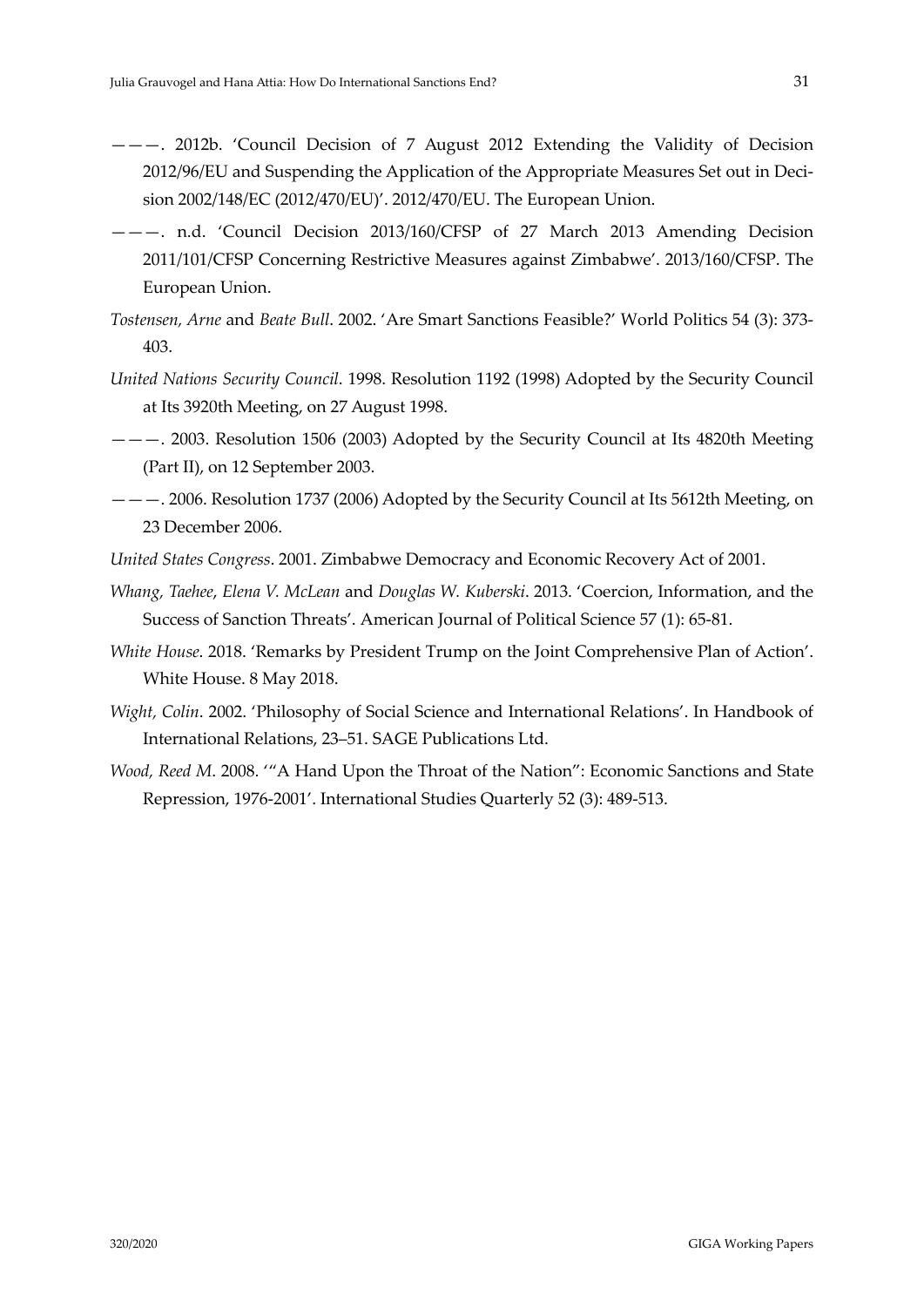| #              | Case                              | Gradualism | <b>Multifaceted Relations</b> | Signalling |
|----------------|-----------------------------------|------------|-------------------------------|------------|
| $\mathbf{1}$   | UN vs. Afghanistan (1999-2002)    |            |                               |            |
| $\overline{2}$ | EU vs. Belarus (2000–ongoing)     |            |                               |            |
| 3              | US vs. Belarus (2004–ongoing)     |            |                               |            |
| 4              | US vs. Côte d'Ivoire (1999-2002)  |            |                               |            |
| 5              | EU vs. Fiji (2006–ongoing)        |            |                               |            |
| 6              | UN vs. Haiti (1993-1994)          |            |                               |            |
| 7              | US vs. Indonesia (1992-2005)      |            |                               |            |
| 8              | US vs. Iran (1984–ongoing)        |            |                               |            |
| 9              | UN vs. Iran (2006–ongoing)        |            |                               |            |
| 10             | UN vs. Libya (1992-2003)          |            |                               |            |
| 11             | EU vs. Myanmar (1996–ongoing)     |            | V                             |            |
| 12             | EU vs. Niger (1996-1999)          |            |                               |            |
| 13             | US vs. Nigeria (1993-1998)        |            |                               |            |
| 14             | EU vs. Nigeria (1993-1999)        |            |                               |            |
| 15             | US vs. North Korea (1950–ongoing) |            |                               |            |
| 16             | US vs. North Korea (1993-ongoing) |            |                               |            |
| 17             | UN vs. North Korea (2006–ongoing) |            |                               |            |
| 18             | UN vs. Sudan (1996–ongoing)       |            |                               |            |
| 19             | UN vs. Sudan (2005-ongoing)       |            |                               |            |
| 20             | US vs. Syria (1986-2003)          |            |                               |            |
| 21             | US vs. Syria (2004–ongoing)       |            |                               |            |
| 22             | EU vs. Zimbabwe (2002-ongoing)    |            |                               |            |
| 23             | US vs. Zimbabwe (2002-ongoing)    |            |                               |            |

**Appendix A: Universe of Potential Cases**